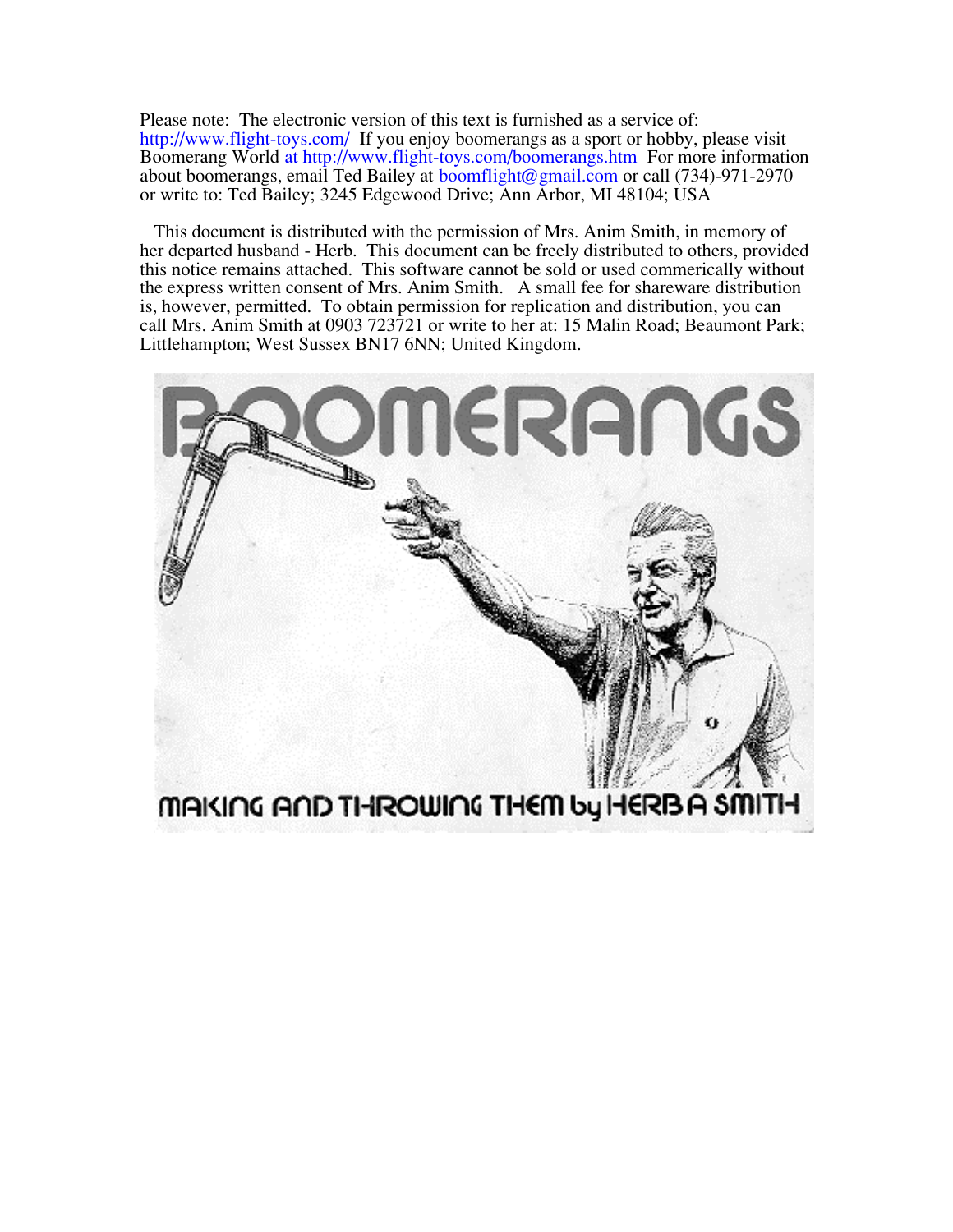## BOOMERANGS

## MAKING AND THROWING THEM

# by HERB A SMITH

#### **Acknowledgements**

Grateful acknowledgement is made to the following for their kind help and information:— Mr. B. Cranstone, Asst. Keeper Ethnographical Dept., British Museum. The librarians of Australia House, London. The Publications Dept., The Australian Museum. Sydney. Arun Sports, Littlehampton, Sussex. My thanks also to my friends for their kind words of encouragement, and to the Graphic Designer and Artist, Malcolm Kemp for the superb art work and illustrations.

Printed in England by Littlehampton Printers, Sussex

#### **CONTENTS**

| Introduction                                                                                               |    | 2  |
|------------------------------------------------------------------------------------------------------------|----|----|
| <b>Chapter 1</b><br>A brief history of the Boomerang and its possible evolution<br>from the throwing club. |    | 6  |
| <b>Chapter 2</b><br>Making the Boomerang. Tools and materials required.                                    |    | 10 |
| <b>Chapter 3</b><br>Cellulosing, Decorating and Staining                                                   | 17 |    |
| <b>Chapter 4</b><br>How to throw the Boomerang                                                             | 21 |    |
| <b>Chapter 5</b><br>How to catch the Boomerang                                                             | 25 |    |
| <b>Chapter 6</b><br>A four bladed "Boomerang" and cardboard Spinner                                        |    | 27 |
| <b>Chapter</b> 7<br>Distance Boomerangs and how to make them.                                              |    | 29 |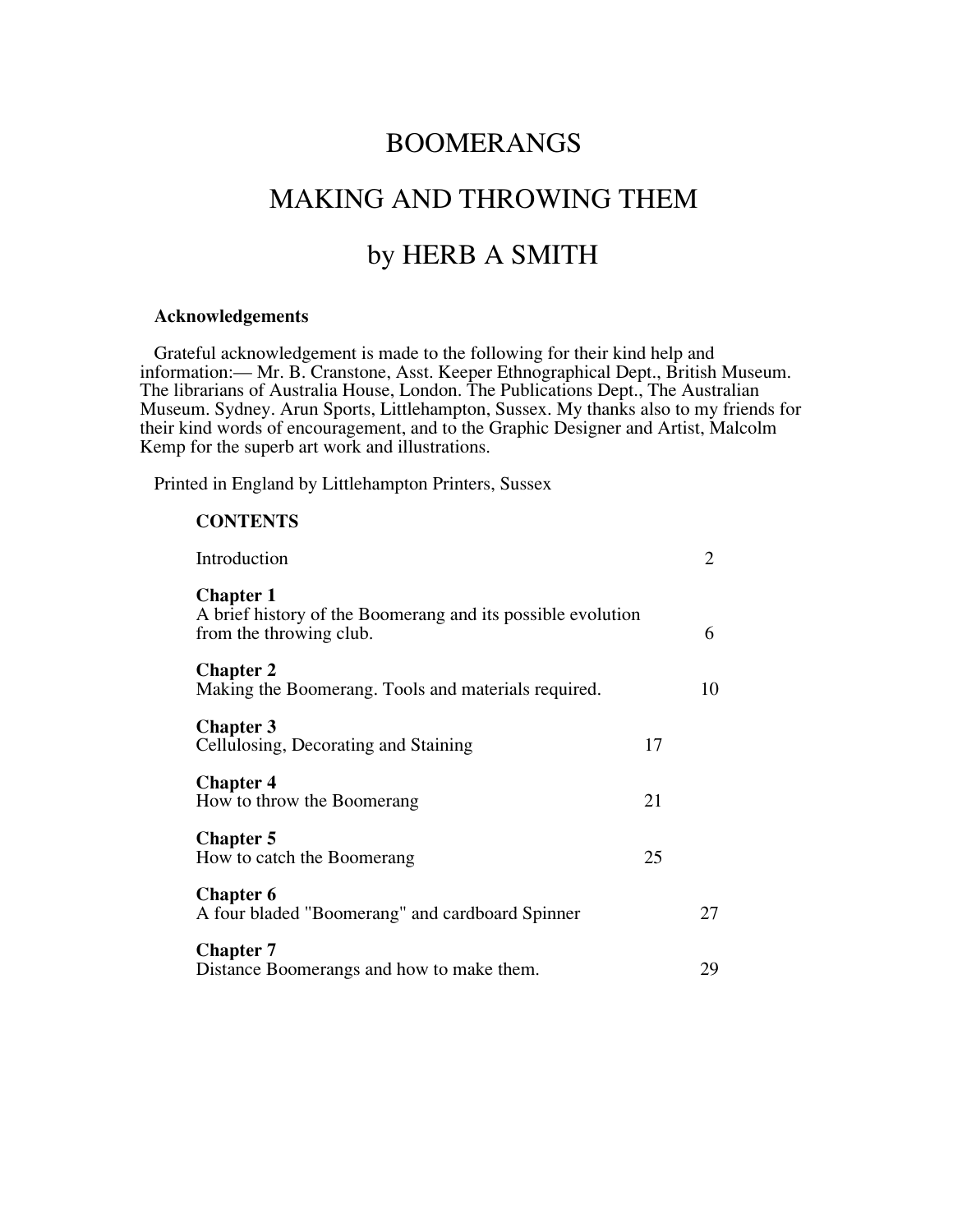

#### **Dedication**

This book is dedicated to the Australian aborigine, for giving to the world a unique and fascinating throwing missile.

#### **Introduction**

Welcome to the fascinating sport of boomerang throwing.

Throughout the world there is a rapidly growing interest in the unique throwing missile of the Australian aborigine. the return type boomerang, and as a sport. boomerang throwing is becoming extremely popular amongst all age groups.

At nearly every major agricultural and cattle show in Australia individual throwing skills are demonstrated with the boomerang, and good throwers are always in great demand as added attractions at Fetes and Festivals.

Strange as it may seem, boomerang throwing is not only confined to Australia. There are thousands of enthusiasts throughout the world who practice regularly for the sheer enjoyment of throwing and for the beneficial exercise it affords.

In America a recent Boomerang Tournament attracted nearly a hundred enthusiastic competitors to the Mall in Washington, where throwing took place for best part of the day, with boomerangs which most of the competitors had made themselves. There were handsome prizes for the more skilful throwers.

The interest in boomerang throwing in America is due in no small measure to Mr. Ben Ruhe of The Smithsonian Institute in Washington, who is himself a very keen and competant boomerang thrower, and has, for the past few years, been instrumental in organizing winter workshop classes at the Institute for boomerang enthusiasts. Mr. Ruhe also compiles and publishes a periodic circular which gives useful information on the latest in boomerang designs, and details of the various boomerangs which are available on the market.

In recent years, several scientific articles relating to boomerangs, have appeared in various publications and magazines. Notable amongst these is a detailed account of the boomerang and its aerodynamic properties, which was featured in an issue of the Scientific American and was written by Mr. Felix Hess of Groningen University. In this excellent article. Mr. Hess goes into the subject very deeply and explains in detail, with the aid of drawings and equations the reason why a boomerang will return back to the thrower.

Perhaps the world wide interest in boomerangs is not altogether surprising when we consider its uniqueness, for here we have a missile (which the humble aborigine has been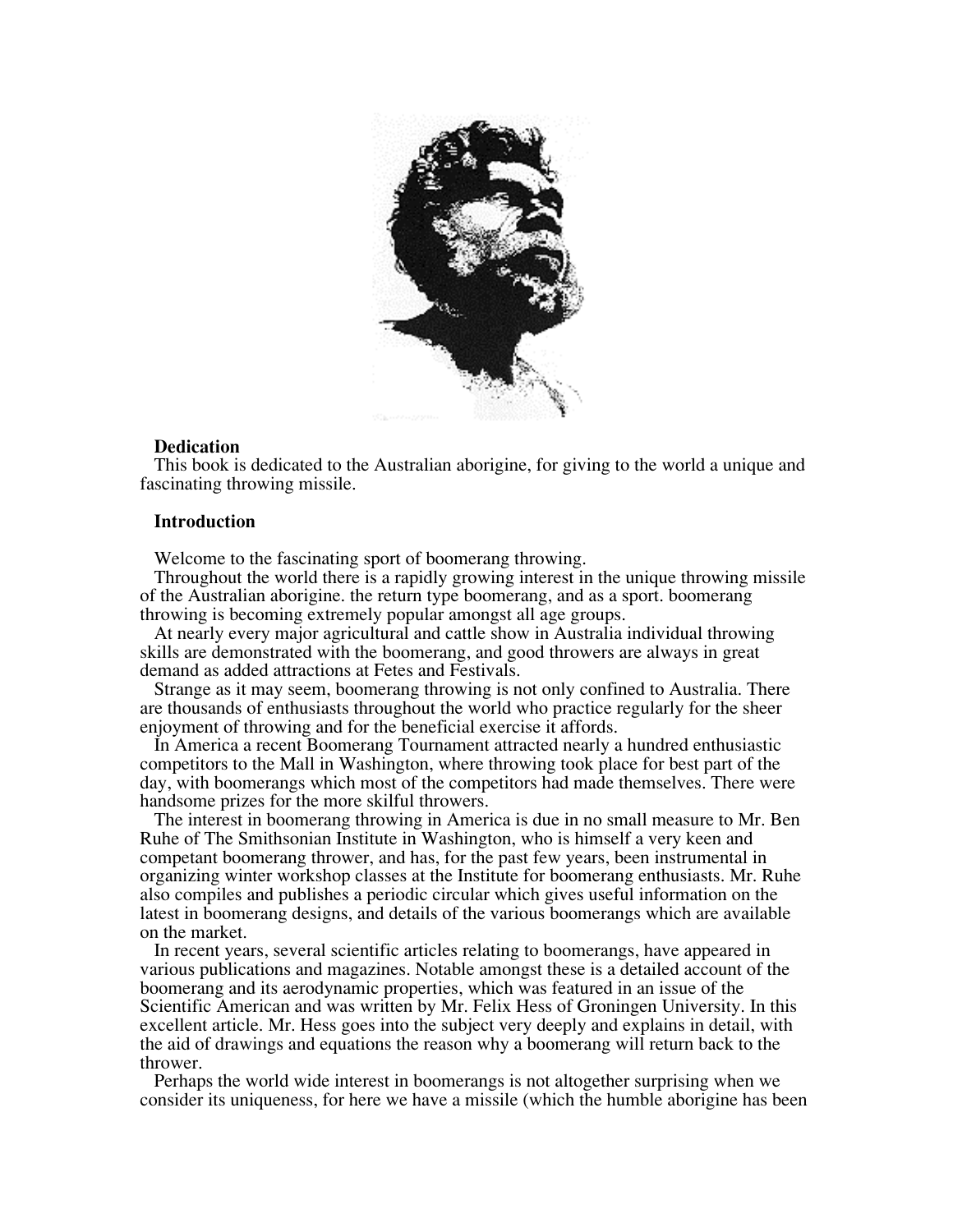throwing for hundreds of years) with no rudder, tail fin, or other means of guidance, which when thrown outwards through the air will return, unerring, back to the point from which it was thrown. Incredible ! you might say, but nevertheless, perfectly true.

When thrown correctly, the boomerang will travel outwards on a near circular orbit, and, depending on the thrower's skill, return very accurately back to the throwing mark. Not only this, it will, during its flight, perform a series of bird like movements, as it spins away from the thrower, almost parallel with the ground. rises in the air, turns, and then comes swooping back, sometimes having made several pendulum like swings before finally coming to rest at the throwers feet or being caught by him before it touches the ground.



# Flight pattern

The boomerang in flight is really amazing to watch, as I'm sure you would agree, seeing one thrown for the first time. The wonder of its flight is even more amazing, and fascinating, when you have learnt to throw it yourself, imparting to it on its release from the hand, varying angles of tilt, and using all your skill and guile in an endeavour to outwit the ever changing breeze.

I have been making and throwing boomerangs for several years, but am still just as amazed by their flight behaviour, as on the day I threw my first boomerang, and stood, unbelieving as it went spinning away, and then, returned as if under the control of some unseen influence.

Boomerang throwing is not only a fascinating sport, but also a healthy outdoor activity, and because boomerangs can be made in a variety of weights and sizes, to suit each individual, it is a sport in which the whole family can participate with equal success and enjoyment. Furthermore, the art of throwing is not difficult to [earn. or physically exhausting.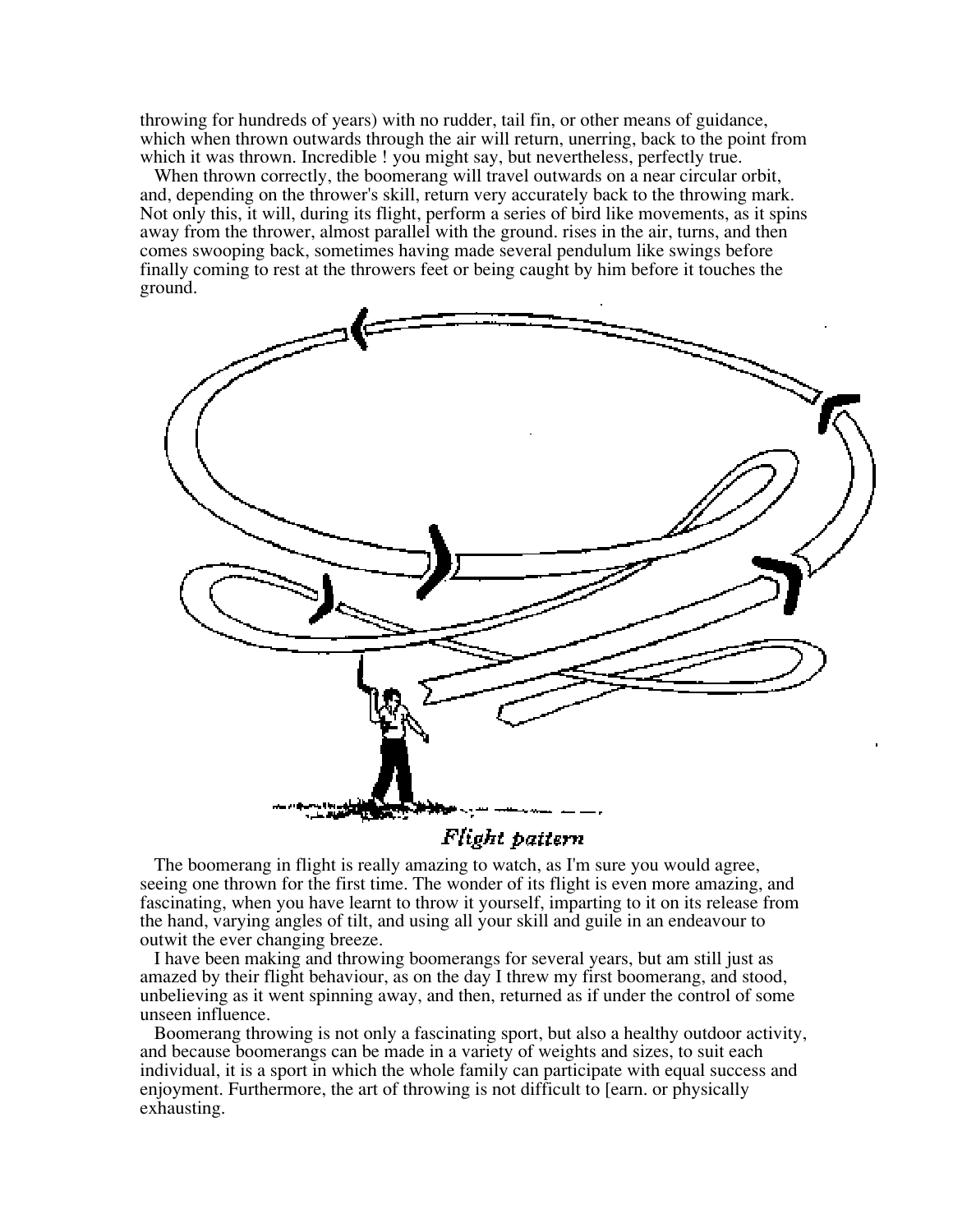I have taught the basic techniques of throwing to seven year olds and folk in their seventies. Many beginners have made successful return throws after only a few minutes tuition whilst others have had the thrill and satisfaction of an accurate return flight on their very first attempt. However, like any other sporting activity where accuracy and skill is required, "Practice makes perfect.''

My interest in boomerangs can be traced back many years, when as a schoolboy, I tried to make one from a piece of bent hazel wood. The inspiration for my effort was derived from a school lesson which featured various weapons of Australian aborigines. I was so intrigued by accounts of the boomerang that I decided to try and make one for myself. Unfortunately. I had only an illustration of a boomerang to work from. which gave no indication of size and thickness. or the fact that it possessed a certain sectional shape. Furthermore, I didn't know how a boomerang was thrown. Consequently, my attempts to get a piece of bent hazelwood to fly and come back to me, were, to say the least, both disappointing and unsuccessful. So I gave up the idea of trying to make and throw a boomerang. The thought did cross my mind that perhaps boomerang throwing was an art and skill known only to the aborigines and perhaps there was something magical in the construction of a boomerang which made it return. Of course I had no aborigine playmates who could let me into the secrets of this "magical flying stick," and there were no books available on the subject to which I could refer. So my interest in boomerangs died there, or so I thought. Then a few years ago, after spending best part of my early adult life as an enthusiastic archer, I set out to discover if I could the secrets of the boomerang and how to throw it.

I then spent several months searching for information. For a start, I contacted friends with Australian connections and searched the libraries for books on the subject. I then wrote to the Librarian at Australia House in London who kindly supplied me with an assortment of photo copies of articles on the subject. Sifting through these I came across a great deal of useful information which included a short article (author Unknown) on how to throw a boomerang.

Finally, I arranged a visit to the Ethnographical Department of the British Museum, where I was able to view a selection of hunting weapons and boomerangs on display there. My visit was arranged with the Asst. Keeper of the Ethnographical Department, Mr. B. A. L. Cranstone. who in the meantime. had kindly and thoughtfully selected from the Museum's Library several books which contained articles and drawings relating to boomerangs. Like the articles from Australia House Library. most of these were written during the latter part of the last century. but never-the-less, contained useful information which I was able to note down. and so increase my knowledge on the subject of boomerangs.

My visit to the British Museum had proved most rewarding, for I now had a very good idea of the actual size, shape and thickness of the "Magic Stick." so, armed with this precious information I set about making a replica in birch ply. My first model was rather large and crude, but never-the-less. you can imagine my excitement on dashing off to the local sports field to try it out, I threw it. and to my utter astonishment it actually "flew" and came back on my first attempt. I then spent several hours throwing, and was most reluctant to leave the field. only doing so. when it became too dark and dangerous to continue.

I have been making and throwing boomerangs ever since. I have also taught dozens of others to do the same, and will no doubt go on doing so for the rest of my days. Such is the fascination of the boomerang for me.

Today, literally thousands of boomerangs are being made and sold throughout the world. The majority of these are well made and have very good flight qualities, whilst some others, which have found their way into various sports shops and stores leave much to be desired both in quality and performance.

If you are unable to purchase a good boomerang. why not make your own 7 The skills are not difficult to learn. With a few simple tools it is possible to make a really first class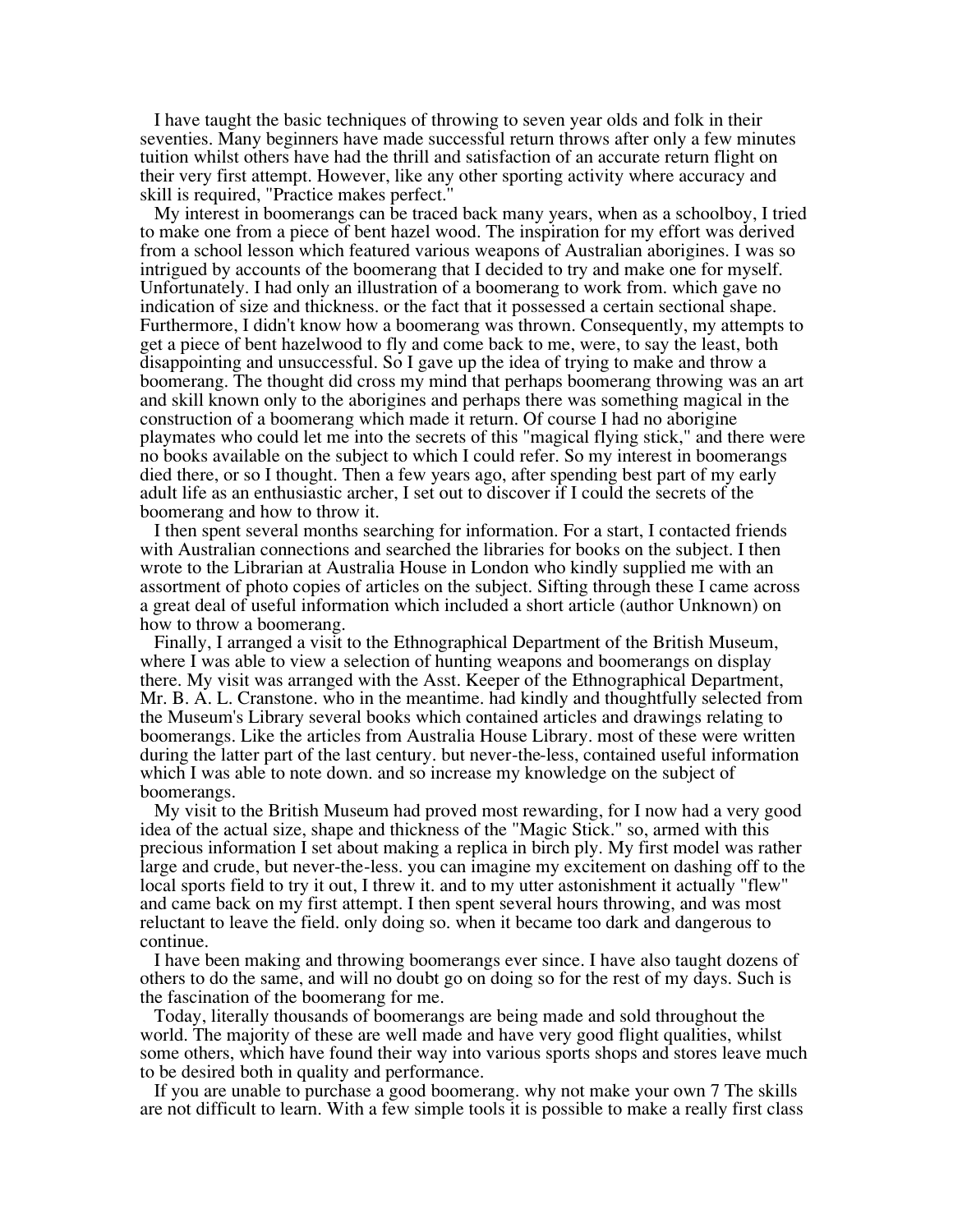performance model which will equal, and possibly out perform, the best available on the market.

In the following chapters you will find simple plans and instructions for making boomerangs, and also the correct method of throwing them, successfully.

Also included are "Hints on decorating boomerangs," "Catching techniques," "How to make a simple indoor boomerang" and finally, details, never before published, of a weight ballasting technique which I discovered, that enabled me to make a world record throw of over 108 yards outwards with a complete return back to the throwing position.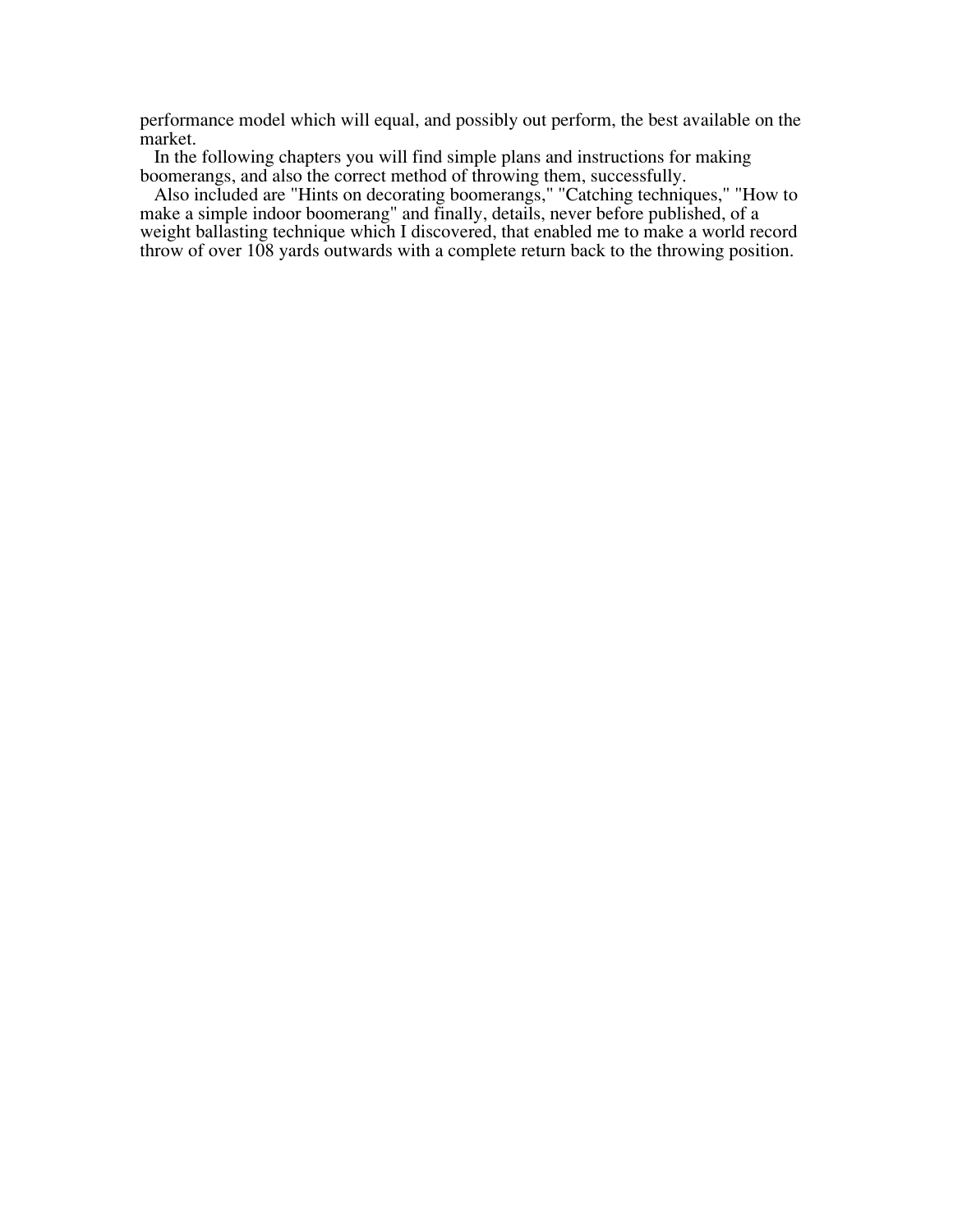#### **CHAPTER 1**

#### **A Brief History of the Boomerang and its possible evolution from the throwing club**

For hundreds of years, curved wooden sticks have been used by the Australian aborigines for hunting, warfare and ceremonial purposes. These curved sticks have all become known generally. as boomerangs, but amongst the aborigines they were known as Wongium, Kirra, Kiley, Munkerara, etc. Not all, returning weapons.

The word boomerang is a corruption of a name from the Turawal Tribe of the George River near Sydney, and this word, which applied strictly speaking, to the return type of boomerang. was originally recorded as bou-mar-ang.

The origin of the boomerang, as we know it today, has, like the archers bow and arrow, been lost in antiquity.

It is believed that the boomerang evolved, over many thousands of years, from a short straight handled club, Fig. 1.

Judging from ancient cave drawings, a boomerang shaped weapon was in use thousands of years ago, not only in Australia, but other countries also. The Hopi indians, up until quite recently, used a curved throwing stick for hunting rabbits, which was a popular sport amongst them.

Similar curved weapons were also used in India, parts of Africa, Europe and Egypt.

A small ivory boomerang. partly overlaid with gold, was found amongst the treasures of the boy king, Tutankhamun. This type of boomerang was commonly used as a fowling stick. along the banks of the Nile.

However, like the aborigines hunting weapons, the curved wooden throwing devices of other lands did not return to the thrower. but travelled outwards only on a curved flight path.

To the Australian aborigine alone, must credit be given for the returning boomerang. More about that later.

#### **Curved missiles of the aborigines**

In Australia. a large number of boomerang shaped objects were used for a variety of purposes.

One special type. rejoicing in the name of Kalawali, was used ceremonially in Arnhem land N. W. Australia, for the ritual defloration of young girls in the Kunapipi ceremony.

Another type was used in New South Wales and Victoria and was called a Nula-Nula. This was an awsome spade shaped weapon with a curved handle, and was used, both as a club and throwing weapon.

Curved wooden staves, slim in section and width, and up to 6 feet in length, were used by some tribes as weapons of war, in hand to hand combat, in a similar manner to the Quarter Stave of Medieval England. These long fighting boomerangs were also thrown by using two hands, and because of their thin sharp edges would cause serious injury to anyone unfortunate enough to be in their flight path.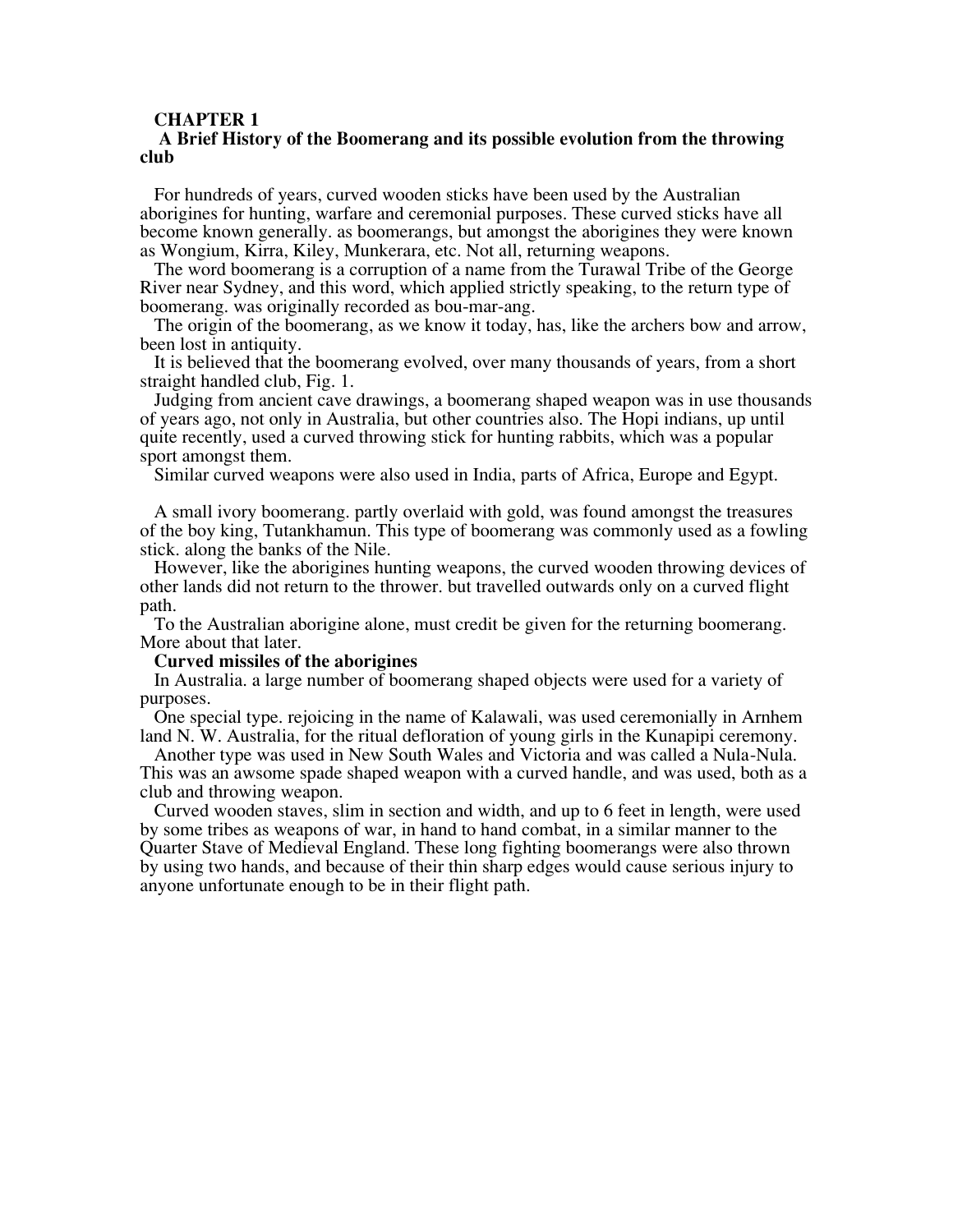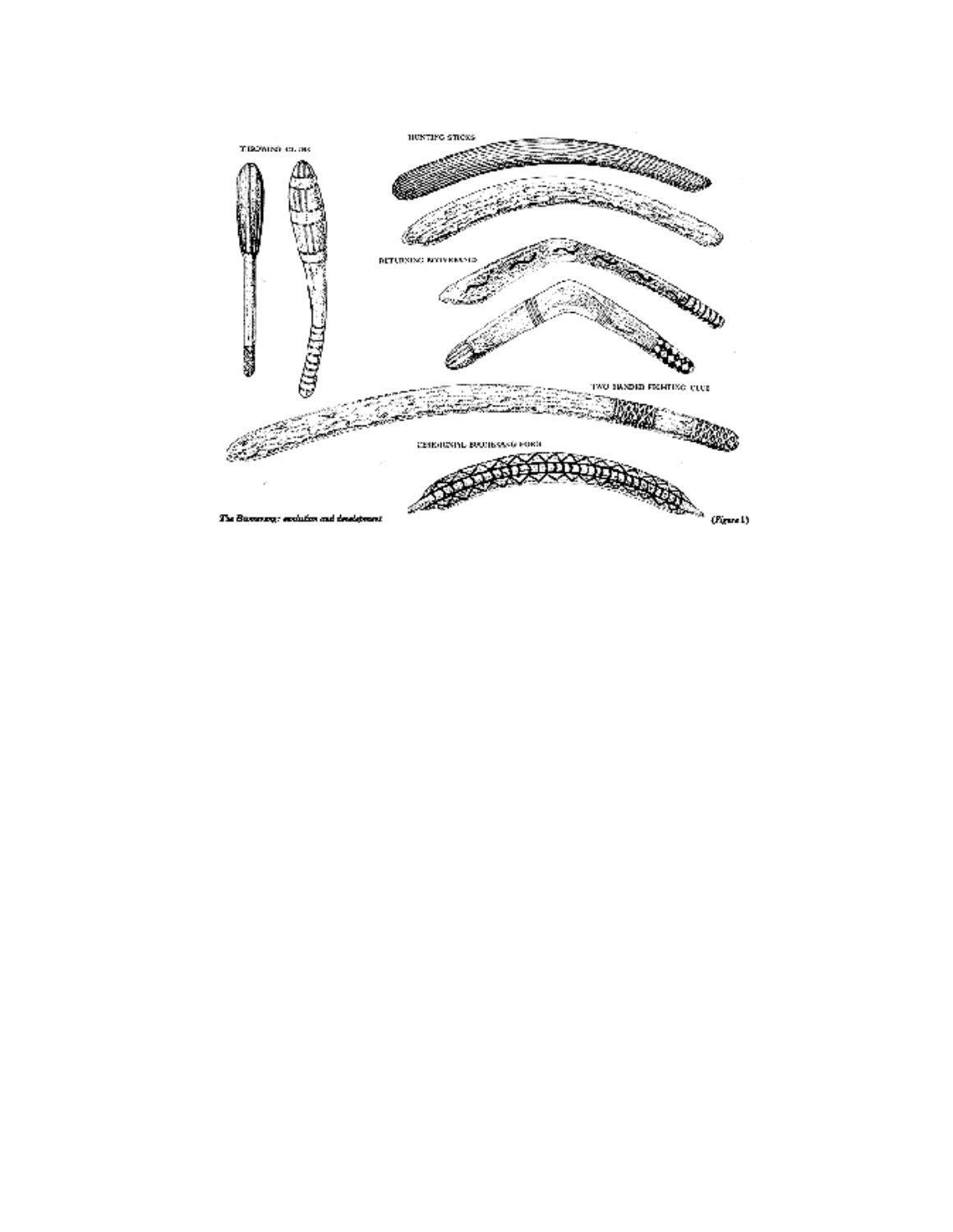Figure 1: The Boomerang: evolution and development

Other boomerang forms were used for digging, and rooting out grubs from rotting trees. also for beating out rythm time, when used as clapper sticks at ceremonies and corroborees throughout the continent.

#### **The Hunting Boomerang**

It is very difficult. when viewing the large variety of boomerang shaped sticks on display at various museums to distinguish one from another. and say exactly for what purpose each variety was intended.

Generally speaking, the most common form of aborigine hunting boomerang was a curved wooden stick approximately 30 inches long  $2^{1}/_{2}$  - 3 inches in width and roughly  $^{3}/_{8}$  $\frac{1}{2}$  inch in thickness. The shape resembled an ordinary household coat hanger. i.e. in relation to its length, it had a very shallow curve throughout. In section it was flat (or almost so) on the underside, with a convex shape above, and like all the other boomerang forms mentioned, it was carved from one piece of wood, often from a branch of mulga or the stout root of the mangrove, possessing the required shape. Sometimes it was carved from the junction between branch and trunk, which was a laborious and time consuming task, considering the primitive flint tools which were used for the purpose.

It is claimed that these hunting weapons, some of which would weigh anything up to  $1\frac{1}{2}$  lbs. in weight, could be thrown to distances which were truly remarkable, often in excess of 150 yards. However, be that as it may, the hunting boomerang did not return to the thrower (nor was it intended to do so) but travelled outwards only in a curved flight path, by being thrown across. and slightly down wind.

Some fine examples of these weapons can still be seen today in museums throughout the world. I have two in my possession, which I was fortunate enough to purchase from an antique shop for a small price, and which judging from their appearance and patina, would be well over 100 years old. They are both tooled all over the surface with fine gouge marks. which I believe was the method used for shaping them down to the desired thickness and section. Truly remarkable works of art !

#### **The Return Type Boomerang**

I have mentioned in detail the hunting boomerang in order to give you some idea how confusion has arisen over the years between this and the return type boomerang .

The returning boomerang has mistakenly been regarded by most people as the true hunting weapon of the aborigines, and it is commonly believed that when it was used for hunting animals, should the hunter miss, he would get his weapon back for another throw.

Now the return type boomerang was never intended as a hunting weapon, but as a "plaything" amongst the aborigines, who threw it in competition with each other to see who could get it to return nearest to a peg or marker set on the ground. Its use for hunting anything other than birds or rodents at close range, was limited, due to its peculiar rising, circular flight path.

Generally speaking, the returning boomerang was a much smaller and lighter missile than the hunting weapon, and the angle between the blades was more acute. In the more common type. this angle would be approaching 90° although examples were to be found with angles varying between 70° and 120°. It was a thin, well balanced missile with an average weight of eight ounces.

Not all aborigine tribes made a returning boomerang, in fact, in some regions it was unknown. The most popular regions, seemed to be in Queensland, New South Wales and Victoria.

#### **Dual Purpose Boomerangs**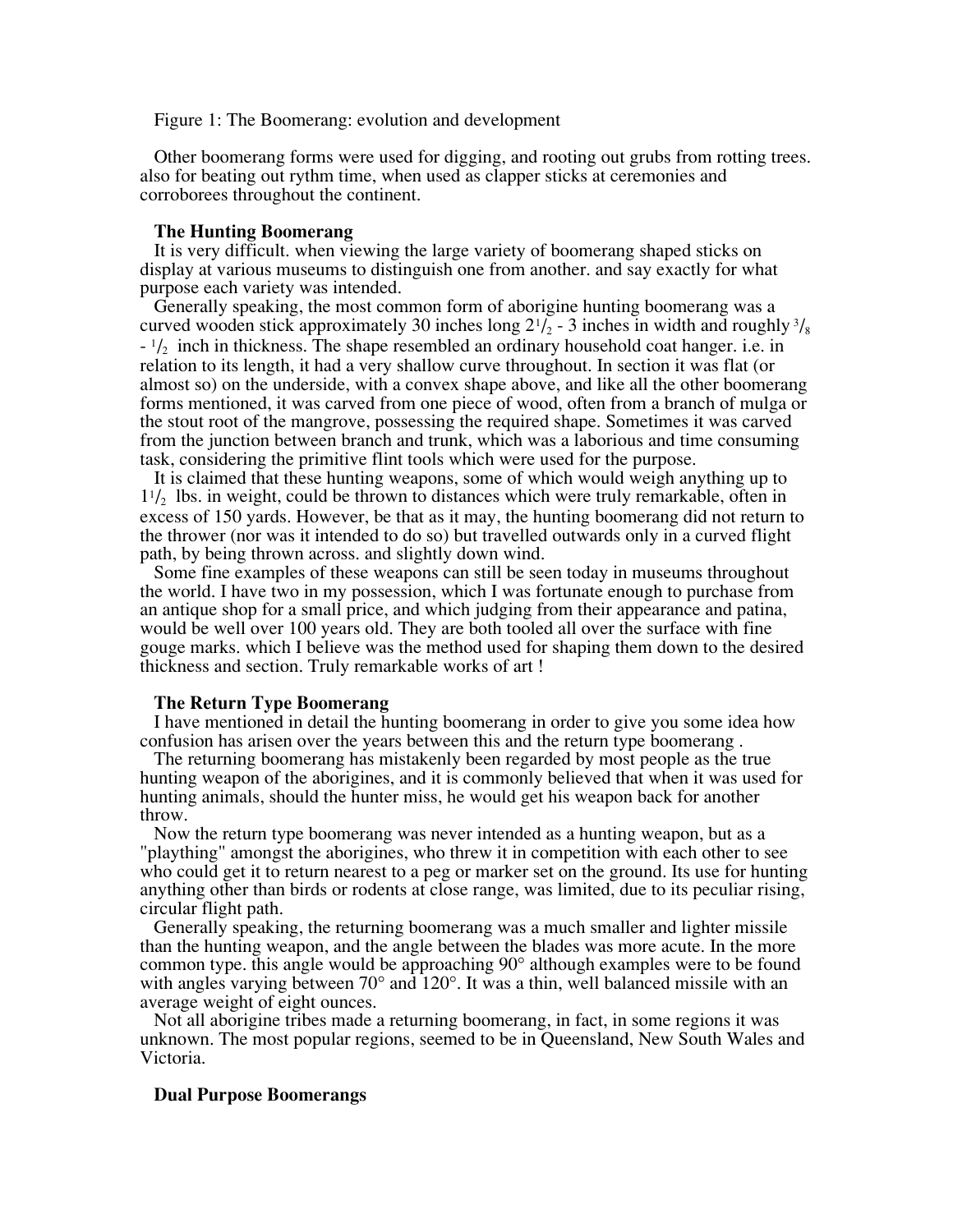Now to add to the confusion, many hunting boomerangs were of a similar shape to the returning type, i.e. the angles between the blades approached a right angle. However these were generally much larger, thicker and heavier models, and wouldn't return to the thrower, but never-the-less it would be almost impossible by looking at them to tell whether they were capable of return flight or not. Such was the subtlety of their shaping. Fig. 2 shows an example of such a weapon.

Some writers have suggested that by heating his boomerang over a fire and then twisting the limbs, the aborigine could make it into either a returning boomerang or non-returner.

I am inclined to agree with this suggestion for I have found with some of my own boomerangs, that, by deliberately bending one or both blades downwards by setting in a press over-night (sometimes this has accidently occurred by warping) or twisting both blades in opposite directions, the boomerang will travel a long way outwards in a curving flight path and pitch downwards without returning.

It is not certain just how or when the returning boomerang came to be discovered. Even the aborigines themselves are uncertain of its origin. Possibly it was stumbled upon accidently, or, in all probability a natural progression from the hunting weapon.

Whatever theories are put forward as to its origin, (and there have been many) the returning boomerang was only to be found amongst the Australian aborigines. There is no evidence to suggest that any of the curved throwing sticks of other lands, were capable of returning to the thrower in the manner of the boomerang.

So we can thank the humble aborigine for a most fascinating and unique throwing missile.

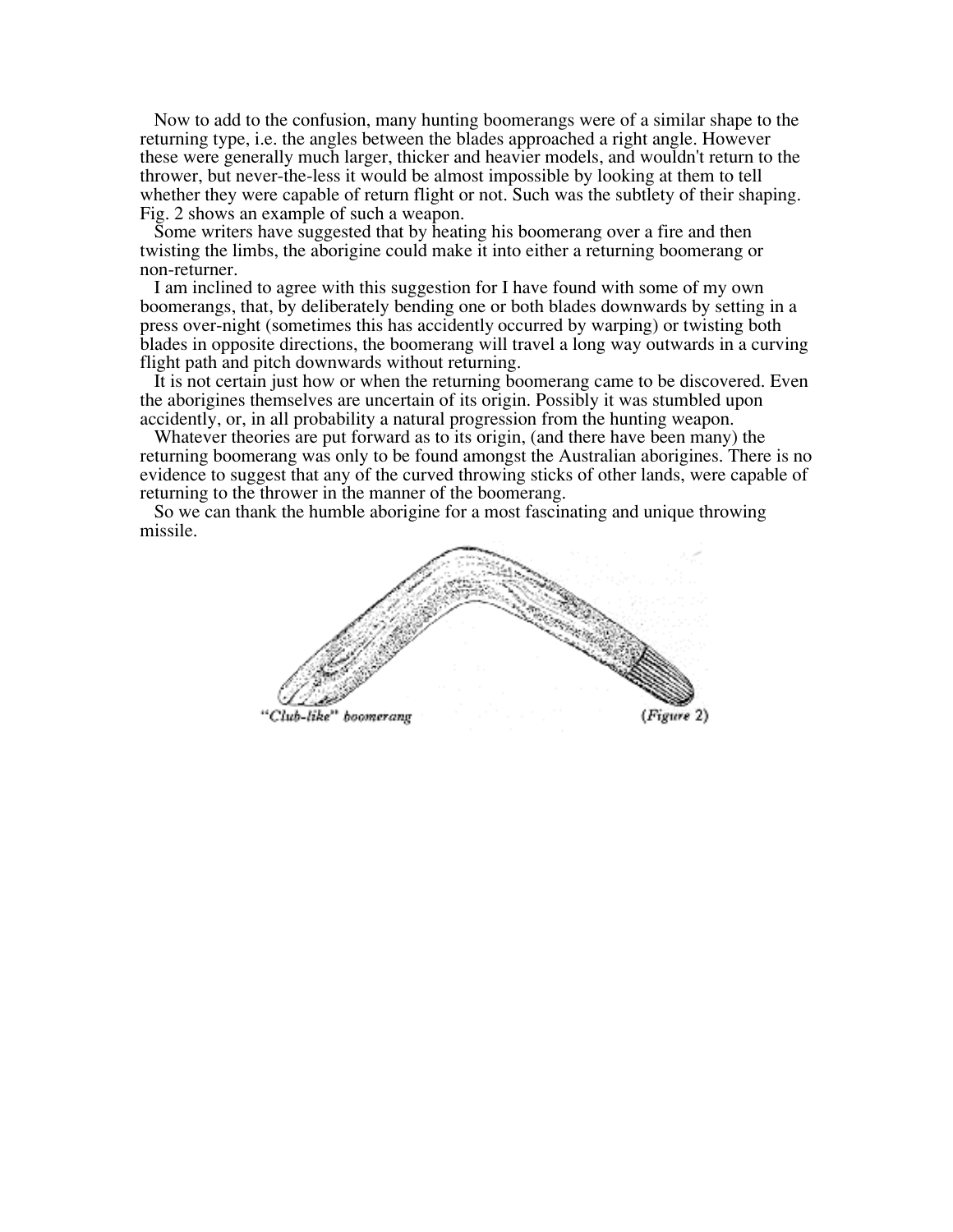#### **CHAPTER 2 Making the Boomerang Tools and materials required**

Unlike the aborigine, who to his credit. shaped all his boomerangs and hunting weapons with flint scrapers, we are fortunate in having at our disposal a variety of modern tools, but even so, it is not necessary to own a well equipped workshop in order to make a good boomerang.

You will only require a few simple tools. Believe it or not, I have made several excellent performance boomerangs using only a small piece of hacksaw blade, a tobacco tin lid, punched out like a nutmeg grater, (this was used in place of a wood rasp) and a piece of sand paper. However. without being too primitive you should find the folowing tools and materials easily available :

Fret or pad saw. small wood plane; (this is optional, but can be used to do part of the surface shaping if required)  $\frac{3}{4}$  or 1 inch half round wood rasp; quantity of coarse and fine grade sandpaper, small tin of clear cellulose or polyurethane, and finally, or course. a piece of wood for your boomerang.

To make a durable boomerang requires a material that is easy to shape, reasonably strong and not too heavy. Best quality birch ply answers these requirements admirably.

Most of my own large boomerangs are made from  $\frac{3}{8}$  inch ply, whilst for smaller models,  $1/4$  inch material is used. There are other suitable materials besides plywood, such as fibre glass, fibre board and plastic laminates, but these are fairly expensive and more difficult to shape. Perhaps you may wish to experiment with these alternative materials at a later date. However. for the time being. I'm sure you will be more than satisfied with the results obtained from birch ply.

#### **Various Boomerang Shapes**

I have designed many boomerangs varying in shape, size, section and weight, and the following, which for the purpose of this book, I have named the "Gem," "Traditional'' and "Sycamore" are but a few. All three models have been well proven in flight performance and return accuracy and are reasonably simple to make. However, because the "Gem" is the lightest of the three and therefore the easiest for the beginner to throw, I have chosen it as a basic model and will show you, step by step, with the aid of workshop photographs, how it is fashioned.

#### **Stage 1**

Select a piece of good quality  $\frac{1}{4}$  inch birch ply (this is easily obtainable from most timber merchants or handyman stores) which is free of surface blemishes and not warped or twisted. You will find that a piece 18 inches square will be sufficient to make approximately five boomerangs, if care is taken when marking out.

Next, make a pattern of stiff cardboard to the shape and measurements of the "Gem" boomerang shown on the plan Fig. 3 (this pattern will be handy to keep for future use).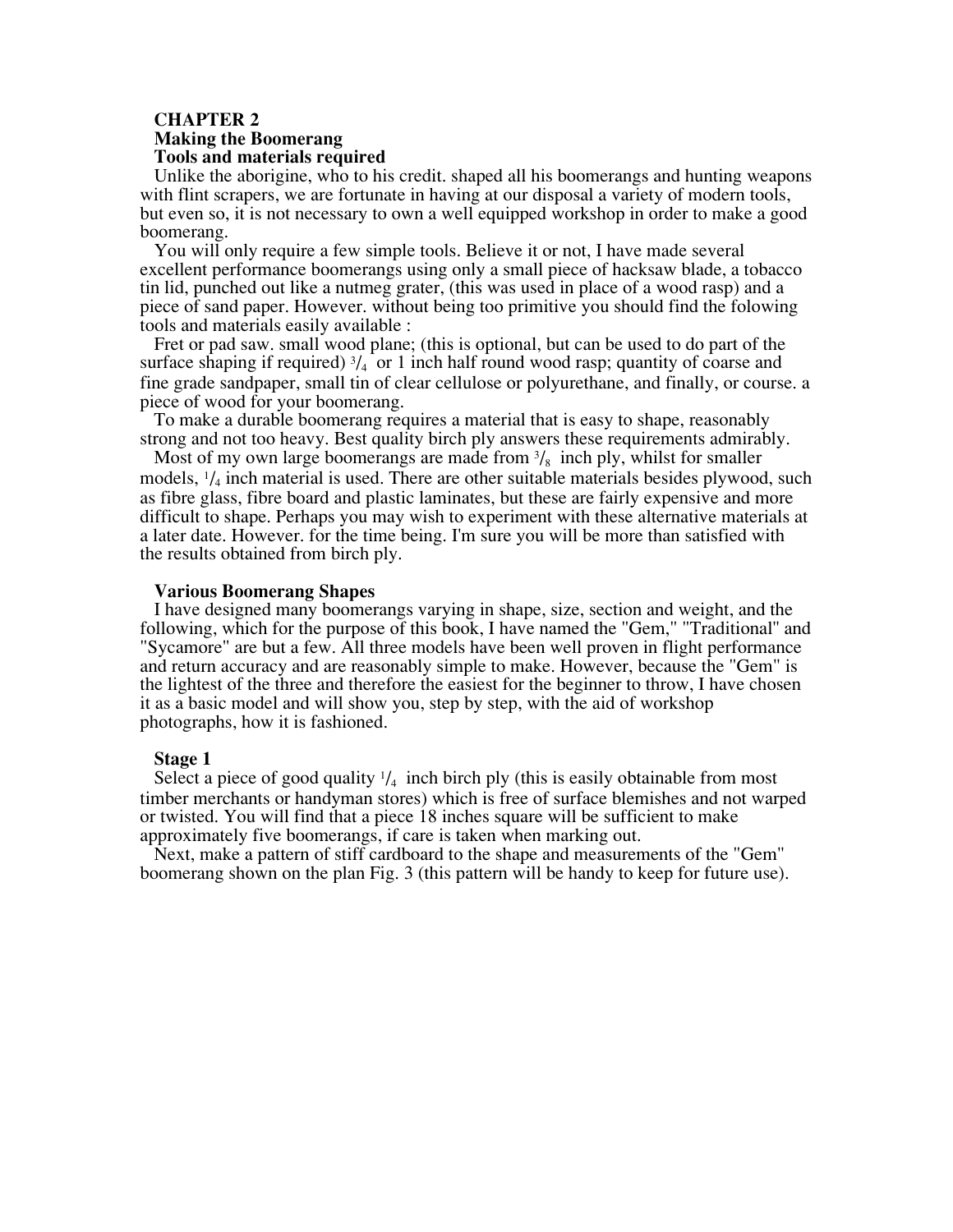

The Gent: plans and pattern

Made with 1/4" Birch Ply Span from tip to tip 18" Length of blades 12" Width of blades 1 3/4" Weight Approximately 3 ounces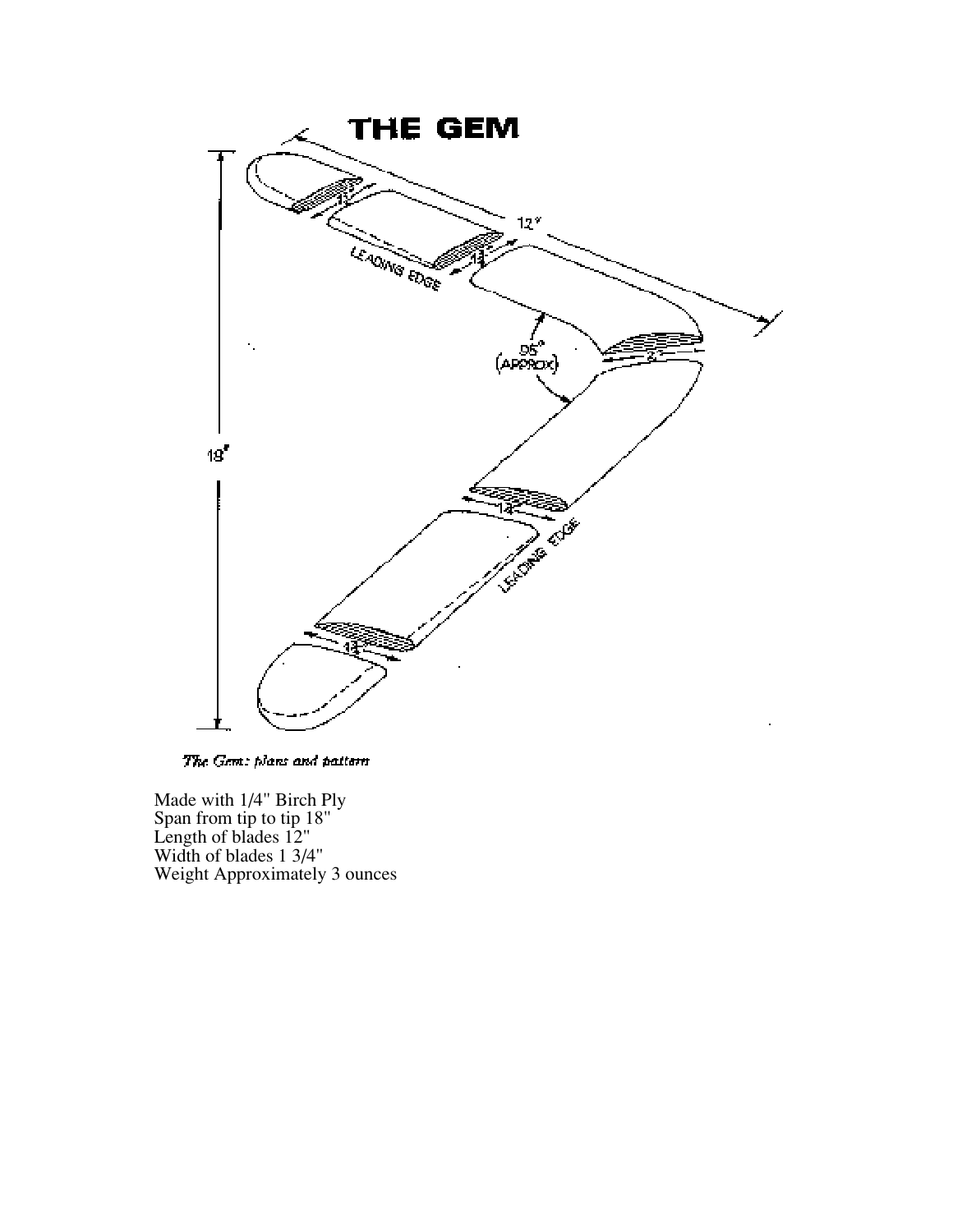

The finished boomerang showing the area to be rasped and sanded down. Also the pleasing effect of simple line decoration.

#### Figure 3 (above)

Then, having first decided which side of the ply you are going to use for the upper surface of your boomerang. place the pattern on the ply and mark round it with a pencil.

A word of caution here: should you find that your plywood is not perfectly flat, but slightly "dished," it is most important that the pattern be placed on the concave surface before marking out. Otherwise you will find that the blades of your finished boomerang will have a downward tilt, which will cause it to pitch downwards in flight when thrown. By marking out on the concave surface, the blades will tilt upwards slightly which will not affect the boomerangs flight performance. You may be fortunate in finding a perfectly flat piece of ply, in which case you will have no problems!

#### **Stage 2**

With your fret or pad saw, carefully cut round the outline of your marked out boomerang to form the blank. (If you own, or can borrow a motorized band saw, this operation will be greatly simplified). Then. having cut out the blank, lightly sand off any rough edges at the same time round off the blade tips if necessary, before going on to the next stage.

#### **Stage 3**

Before commencing to shape the surface of the boomerang, it will be helpful to have some shaping guide lines, (these will help prevent you from rasping off too much wood) Fig.  $4$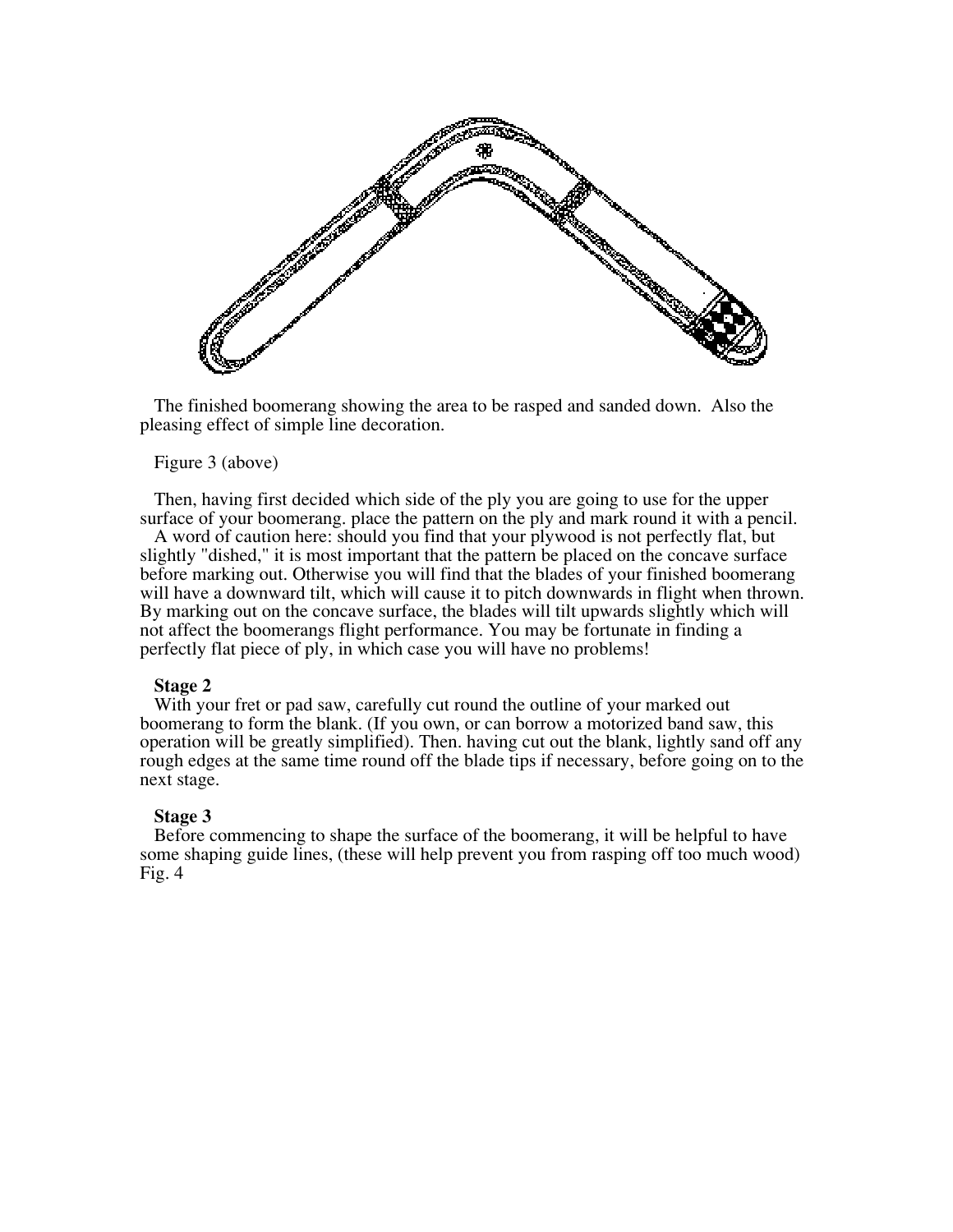

With a pencil. mark a line all round the upper surface of the blank, approximately  $\frac{1}{4}$  of an inch in from the leading edge of the blade, and  $\frac{1}{2}$  inch in from the trailing edge (see plan which indicates leading edge). Another line, which will assist shaping, should be marked on the edge or wall of the blank, all the way round, at approximately  $\frac{1}{8}$  of an inch from the base of the blank, i.e. for  $\frac{1}{4}$  inch ply, this would in fact be the centre line of the wall.

Having marked out your guide lines you are now ready to commence shaping the boomerangs blade sections.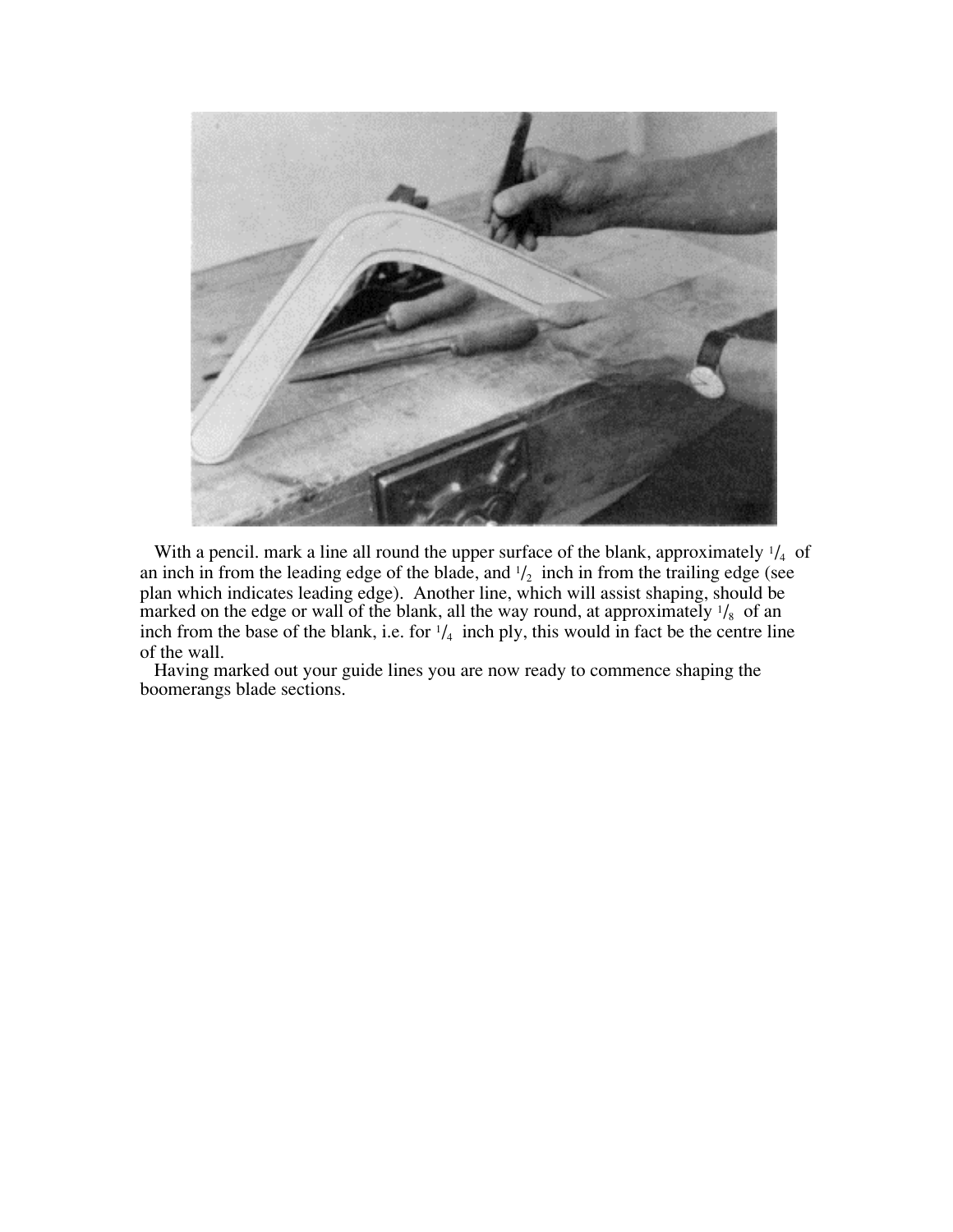#### **Stage 4**

First of all we will deal with the underside of the blank. All that is required here is to sand off a small wedge shaped portion of the leading edge of each blade Fig. 5 (area indicated by a dotted line on the plan) to give a slight tilt or bevel to the blade. Apart from this bevel, the underside of the blank will remain perfectly flat.



Figure 5 - Arrows indicate area sanded off underside of the blank

Please note that this bevelling makes the boomerang a right hander. If you are left handed you must shape the bevel on the opposite underside of each blade and reverse the angles on the upper surface also. Remember: a left handed boomerang is the mirror image of a right hander.

#### **Stage 5**

You are now ready to start the upper surface shaping.

Place the blank. together with a thin backing strip of wood in your vice Fig. 6. This backing strip is only: to prevent the blade from whipping about whilst shaping with the rasp or plane, and need only be the length of one blade, i.e. approximately 12 - 14 inches long.

Using your wood rasp. commence to rasp away the surplus wood, working from the top edge of the blade tip in a downward movement using light even strokes. Don't put too much pressure on the rasp, otherwise you may tear the plywood laminates. Work along the top edge of the blade, a few inches at a time towards the bend or "elbow" of the boomerang. (The outside edges of the blade can be shaped with the wood plane if desired. Figs. 6 and 7). Turn the blank round in the vice as required.

When using the rasp, you will find it helpful to stand "sideways on" to your work bench in order to use a downward movement with the rasp. This may seem a little awkward to begin with, but after a short while, you will find it quite easy and comfortable.

When you have rasped the surplus wood away, keeping within your guide lines, your blank should now begin to look like a rough boomerang and will be ready for the final finishing.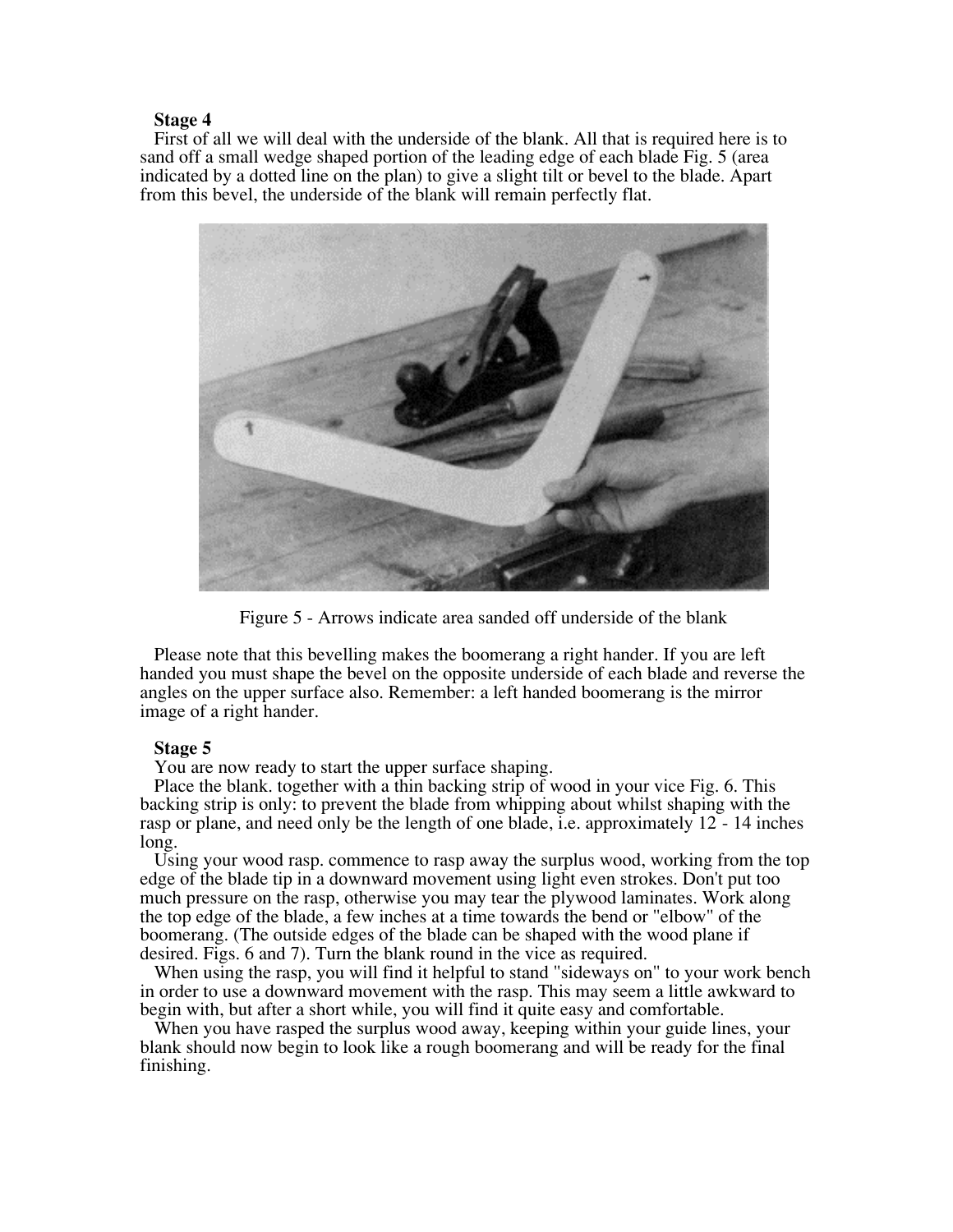



Figure 6 - 1st position of blank in the vice. Figure 7 - 2nd position of blank.<br>Note wooden strip placed behind blank, Here it will be necessary to hold Note wooden strip placed behind blank, and working angle of rasp. the rasp at a slightly steeper angle N.B. Your wood plane can be used at this to shape the trailing edge of the stage, if preferred. blade. Again the wood p blade. Again the wood plane can be used at this stage.



Figure 8 - 3rd position of blank. Rasp angle Figure 9 - 4th and final position of the same as in 1st position. The wood plane blank. Note how the right arm is the same as in 1st position. The wood plane blank. Note how the right arm is cannot be used at this or final stage of shaping positioned behind the work at this cannot be used at this or final stage of shaping



final stage. Rasp angle as in 2nd position.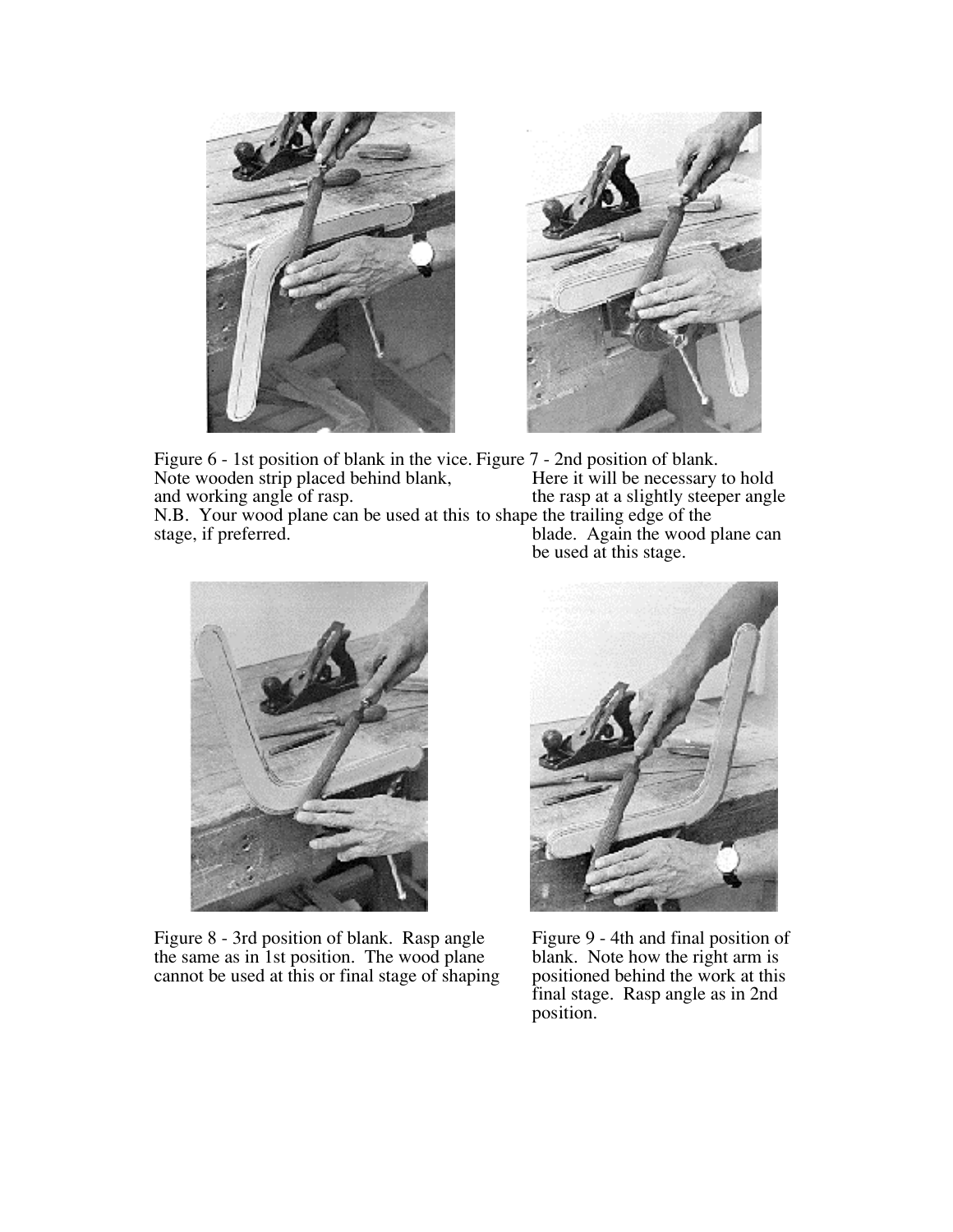#### **Stage 6**

Take the blank from the vice and place it flat side down on your work bench and up against a suitable "stop" Fig. 10.



Next, using a coarse piece of sandpaper wrapped round a suitably sized block of soft wood or cork, complete the shaping, taking out all the rasp marks until you have a fairly even surface all over.

To round off and finish the blade tips and extreme edges, you will find it necessary to hold the blank near, or slightly overlapping the edge of your work bench.

When you are satisfied that all the rasp marks have been sanded out, use a finer grade of sandpaper to bring your boomerang to a fine, smooth finish. Not forgetting the underside also.

Your boomerang is now ready for decorating and cellulosing. Fig. 11.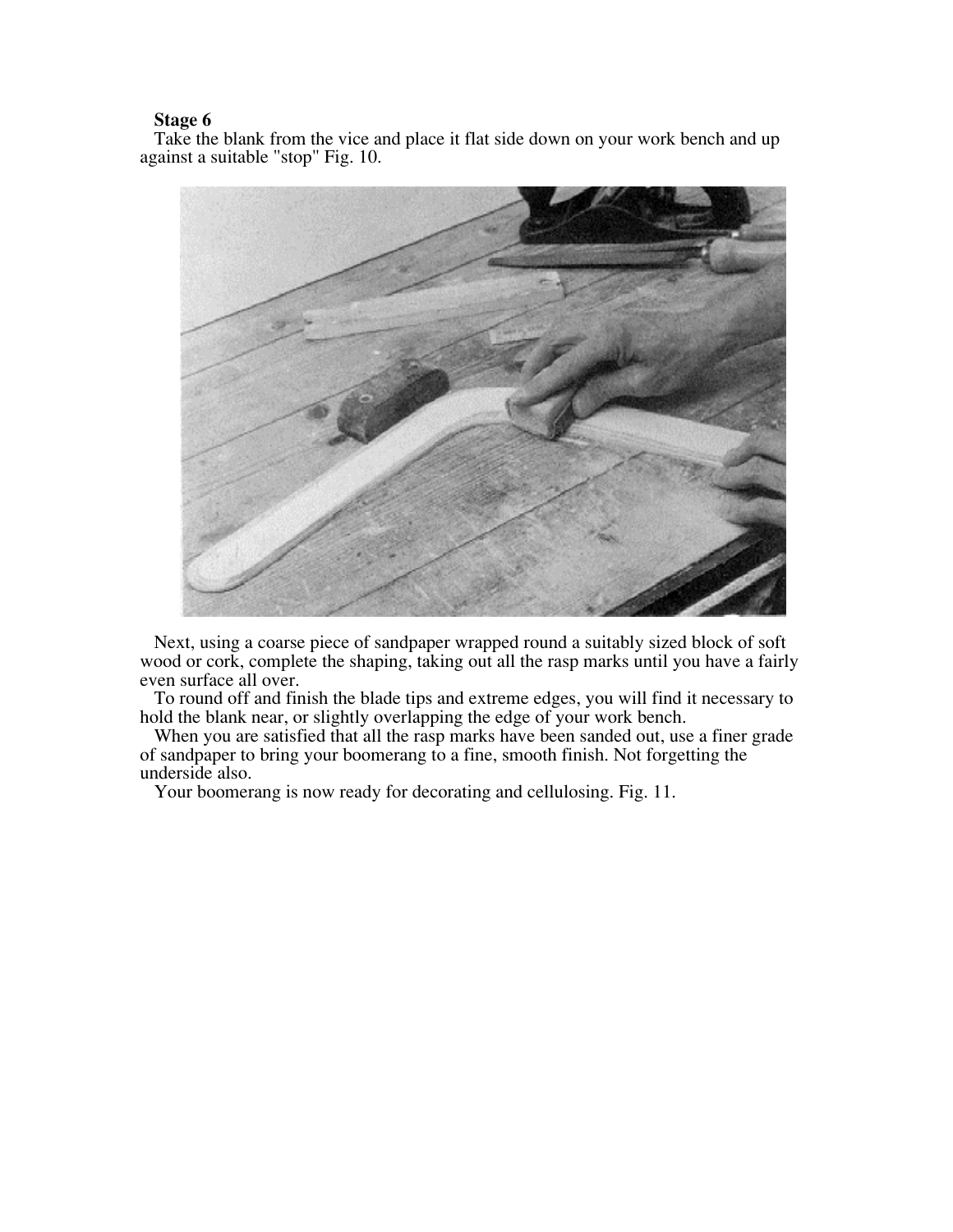

Having followed the instructions for making the ''Gem" you should have no difficulty in making the larger "Traditional" and "Sycamore" boomerangs in exactly the same way. For the "Traditional"  $\frac{3}{8}$  inch ply is recommended. but the "Sycamore" may be made from either  $\frac{1}{4}$  inch or  $\frac{3}{8}$  inch ply without affecting its flight performance. If  $\frac{1}{4}$  inch material is used for the "Sycamore," it will naturally be much lighter in weight and more suited to the weaker thrower. The hand grip may also be narrowed down slightly to suit a smaller hand without affecting its performance in flight.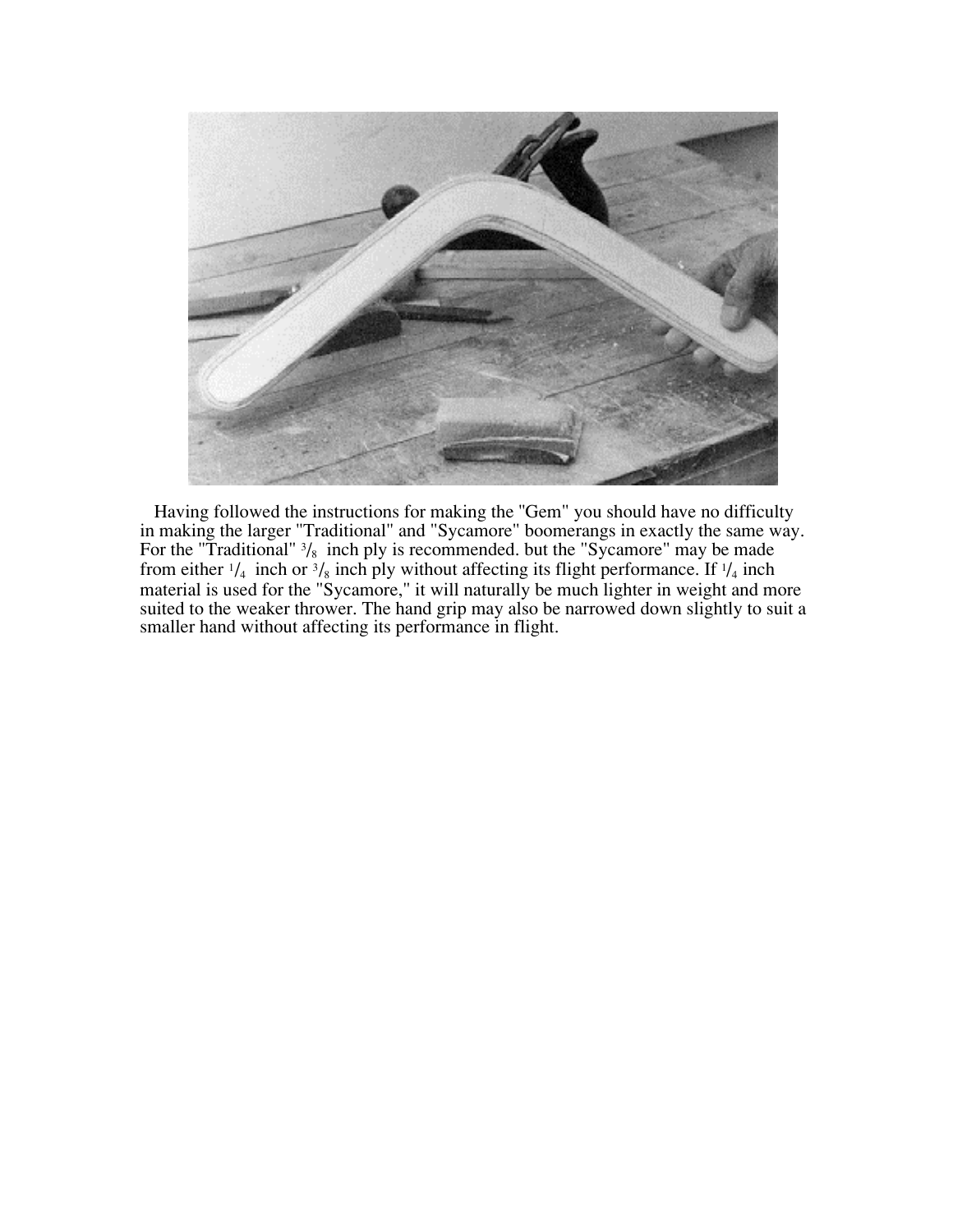#### **CHAPTER 3**

#### **Cellulosing, Decorating and Staining**

The finished boomerang should be given a couple of coats of clear cellulose or polyurethane to seal the surface against dirt and moisture. Clear polyurethane is ideal for this purpose. as it dries with a very hard finish and doesn't flake off easily. Two coats would be sufficient, although a third could be used if desired.

After brushing on the first coat, allow to dry thoroughly before rubbing down lightly with fine sandpaper and applying subsequent coats.

When using cellulose or polyurethane, use a soft brush and apply evenly all over. Take care to cover the ends of the blade tips and edges of the boomerang. Patches over these areas can easily be missed, thus allowing moisture to seep into the wood.

Hang the boomerang over the back of a wooden chair or other suitable object to dry. If you use a chair as a drying rack, don't forget to cover the back with a piece of non absorbent paper or other material to prevent damage or marking from the wet cellulose.

Cellulose is highly inflamable, so never use near a naked flame or fire and follow the manufacturers instructions regarding suitable room temperatures when using.

#### **Decorating**

You may of course wish to decorate your boomerang before cellulosing, and although the choice of decoration is naturally a matter of individual taste I think you will find a simple design the most pleasing, and will serve to enhance the appearance of the finished boomerang. Most of my own boomerangs are decorated by using simple "line decoration."

To do this, I use a strip of flexible plastic which I hold round the curved surface of the boomerang Fig. 12 and then, with a broad black ball pen draw a series of closely spaced lines across the surface. These lines are often alternated with different colours and gives the appearance of close "whipping" which is both pleasing and effective, if placed on one or both blade tips and on each side of the "elbow" of the boomerang. I sometimes cover these parallel lines with a series of diagonal lines also. This gives an even more pleasing effect, particularly if the spaces between the lines are coloured in afterwards. Fibre tipped pens are ideal for this purpose, as the ink dries very quickly and the colours show up brightly on the light wood surface.



Figure 12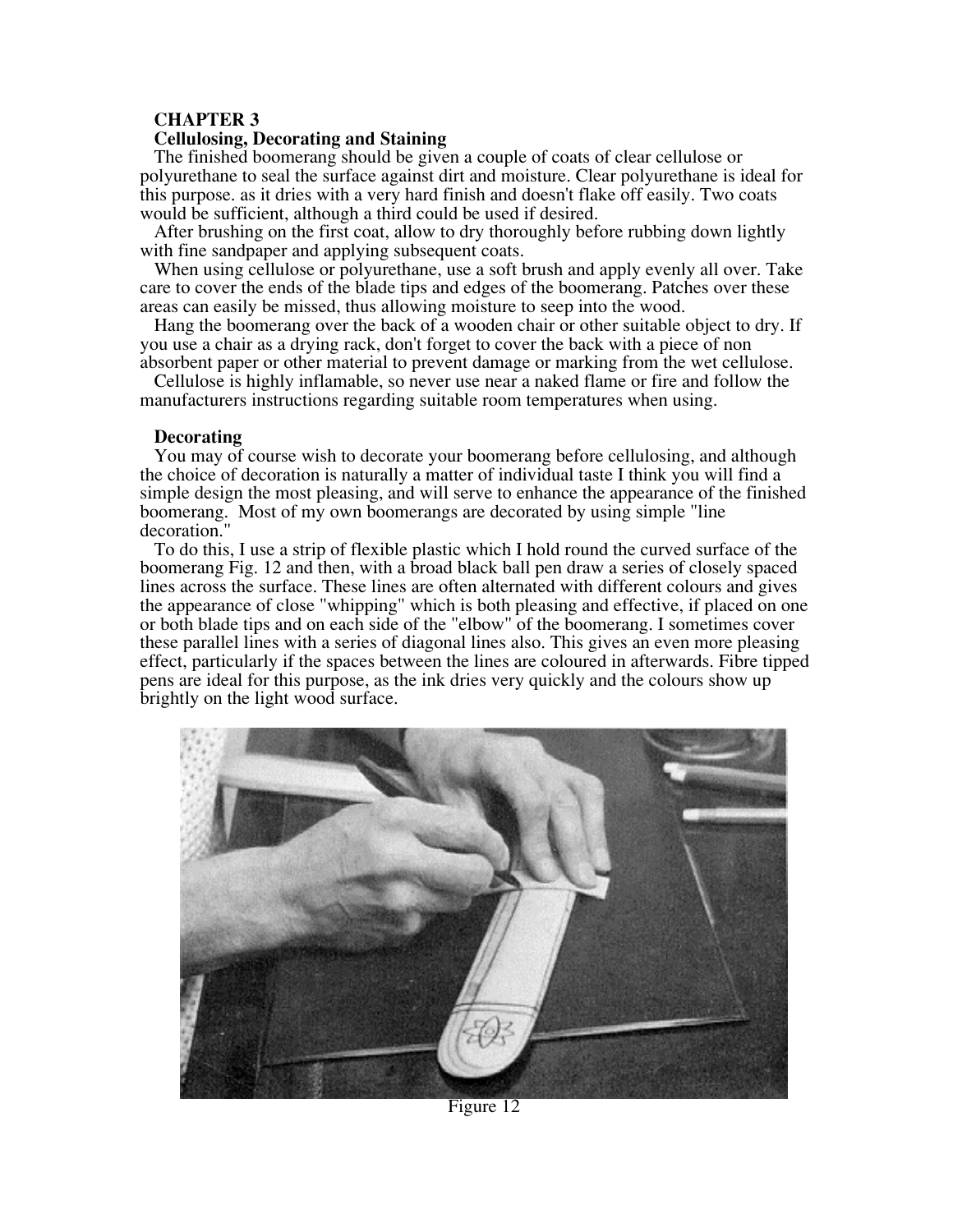Painting the boomerang can be quite effective too. There are some beautiful enamel paints available which give an excellent finish. Furthermore by choosing bright colours such as red, orange or light blue, the boomerang is easily identified when landing in tall grass or hedgerows.

#### **Staining**

If you don't choose to decorate or paint your boomerang. you might like to try wood stain.



Figure 13 - Cellulosing the finished Boomerang

There are some very fine stains on the market in a variety of natural wood colours, i.e. teak. mahogany, walnut, rosewood, etc. These stains, particularly the spirit based types are most suitable for use on birch ply and give a really natural wood effect.

Finally, whichever method of decorating you choose, always decorate before cellulosing.

Please note: When making the pattern for your boomerang blank from any of the plans shown, a figure is given for the angle between the two blades, but this angle is not critical. In other words, if it should vary by a few degrees either way, it will have no significant effect on the boomerangs flight performance.

You may wish to experiment with boomerangs possessing widely differing blade angles and varying blade sections.

Some unusual shapes are shown on the back outside cover of this book. These are all models which I have designed and made myself. Should you care to copy any of them. The scale is approximately  $\frac{1}{8}$  full size.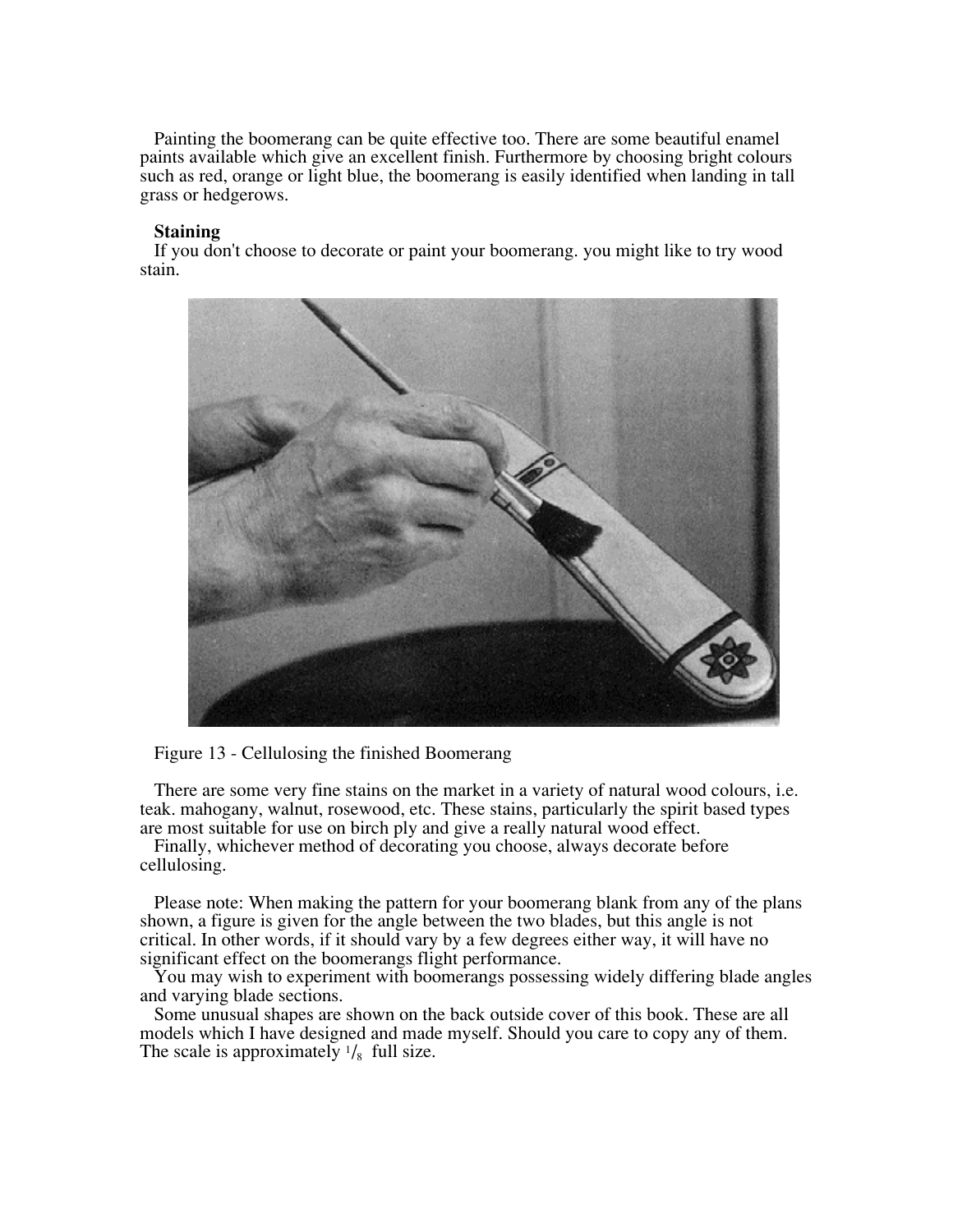

The Traditional: plans and pattern

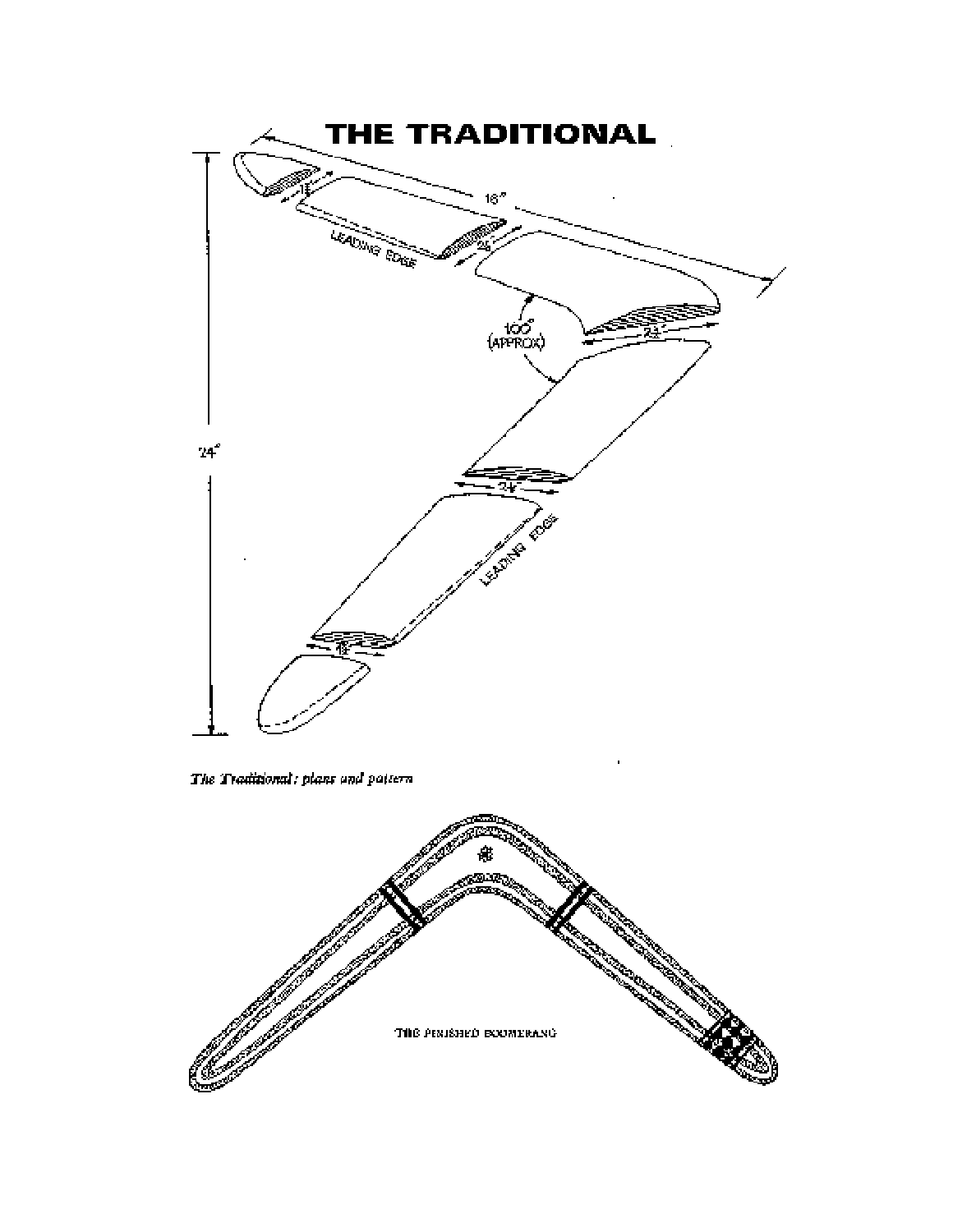The Traditional made with 3/8" birch ply span 22" length of blades 16" convex section weight approximately 7 ounces



The Sycamore: plans and pattern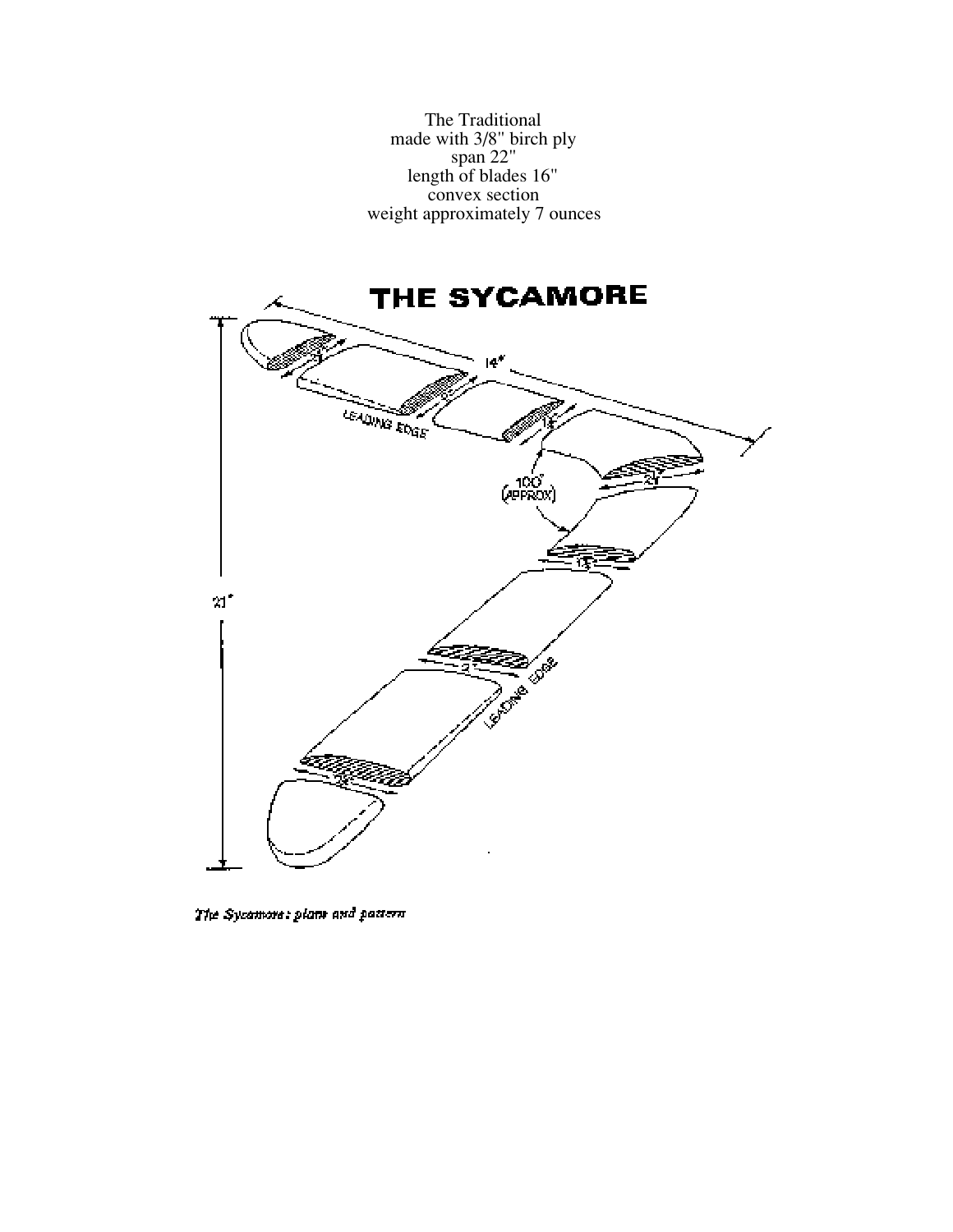

The Sycamore made with 3/8" birch ply span from tip to tip 21" length of blades 14" both blades narrow slightly towards elbow section weight approximately 6 ounces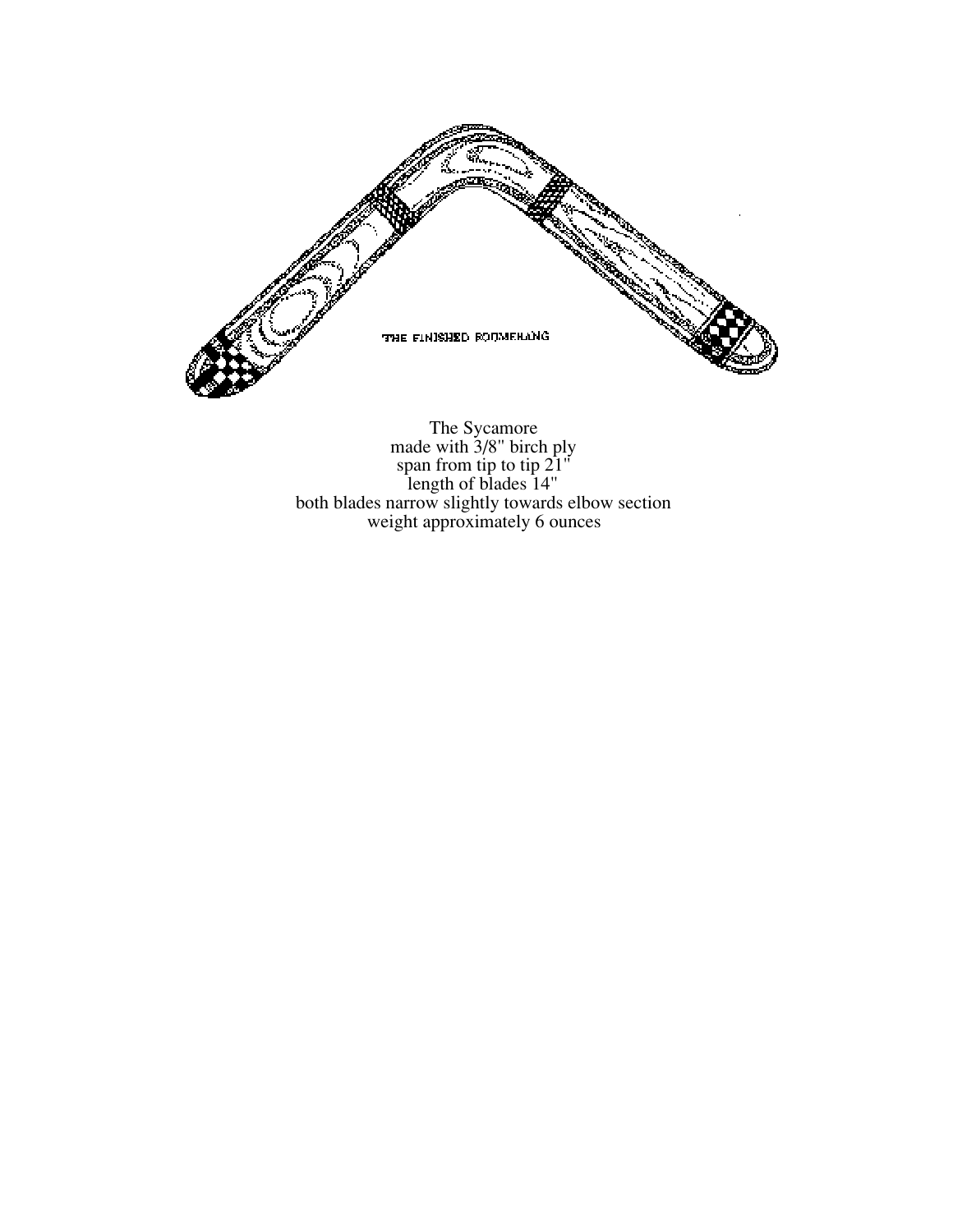#### **CHAPTER 4**

#### **How to Throw the Boomerang**

These instruction are for a right handed thrower. If you are left handed, you will have followed the instructions in Chapter 2 for making a left handed boomerang. Now, when you come to throw it, simply substitute left for right when reading these throwing instructions.

This chapter on throwing is probably the most important part of the book, so please study the following instructions very carefully.

You have no doubt spent a great deal of time and care in making your boomerang, so you dont want to spend a short time breaking it !

Many a good boomerang has come to grief through a lack of knowledge of the simple techniques involved in the art of throwing, so a few minutes study at this stage will save a great deal of disappointment and will be well rewarded in the long run.

Here are a few points to remember before you start to throw.

(1 ) Never attempt to throw in strong windy conditions as this is liable to lift the boomerang high in the air and carry it over the roof tops. A light breeze of 3-5 m.p.h. is ideal.

(2) Never throw in a restricted area close to trees or buildings. You will require an open space of at least 70 yards each way.

(3) Always throw on grassland. never on concrete. tarmac or other hard surfaces.

(4) Always practice at a safe distance from other people and animals, because even the light weight boomerangs can give a nasty wallop, so take special care when practicing. with emphasis on safety and consideration for others.

(5) Keep your eyes on the boomerang while it is in flight, and try not to throw into the sunlight. Pack up throwing when it gets too dark for safety.

#### **Holding the Boomerang**

Take hold of the boomerang in your right hand by gripping the blade as illustrated in Fig. 14 with the flat side on the palm of your hand.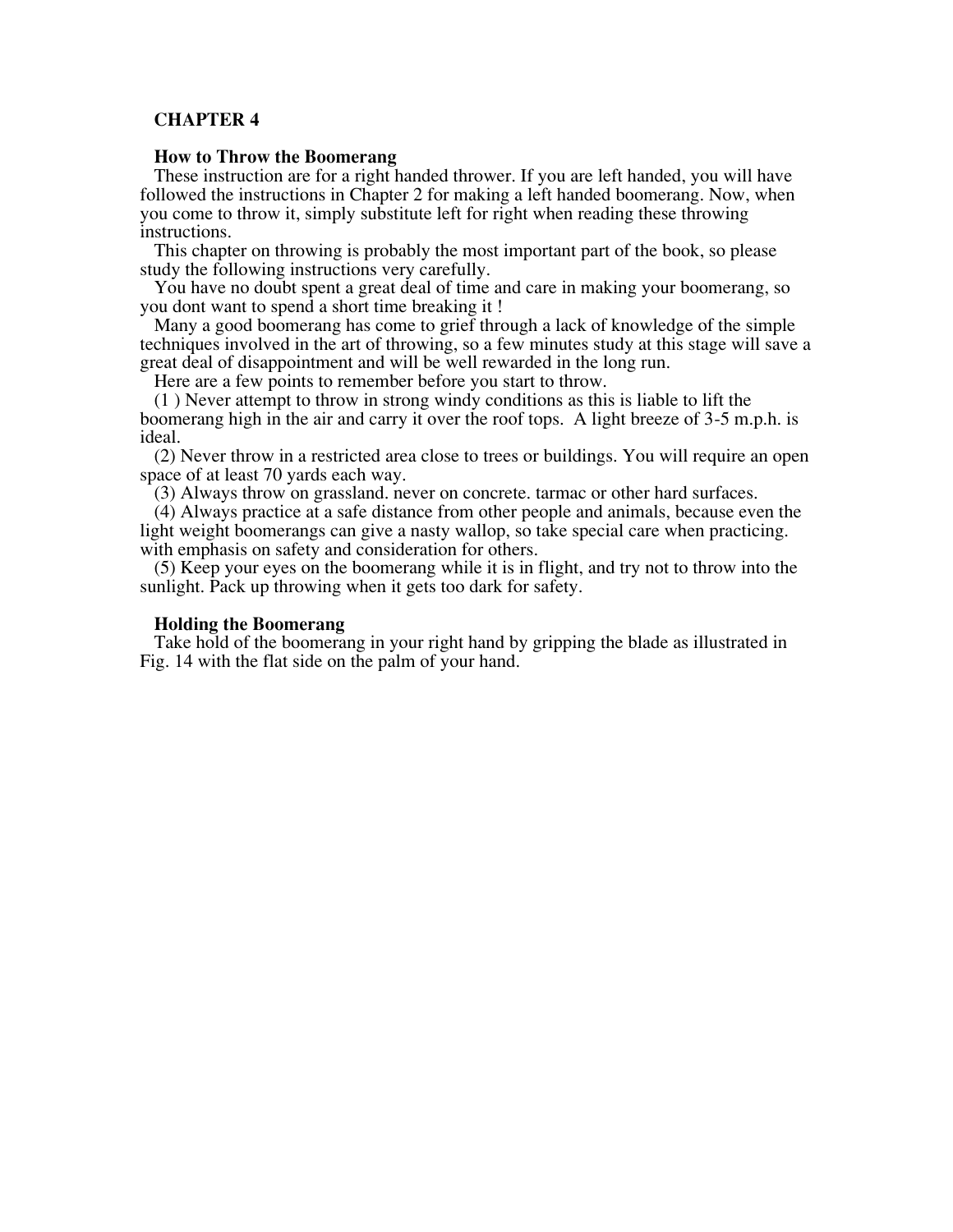

Figure 14 - Holding the boomerang: with inset "close-shot" of grip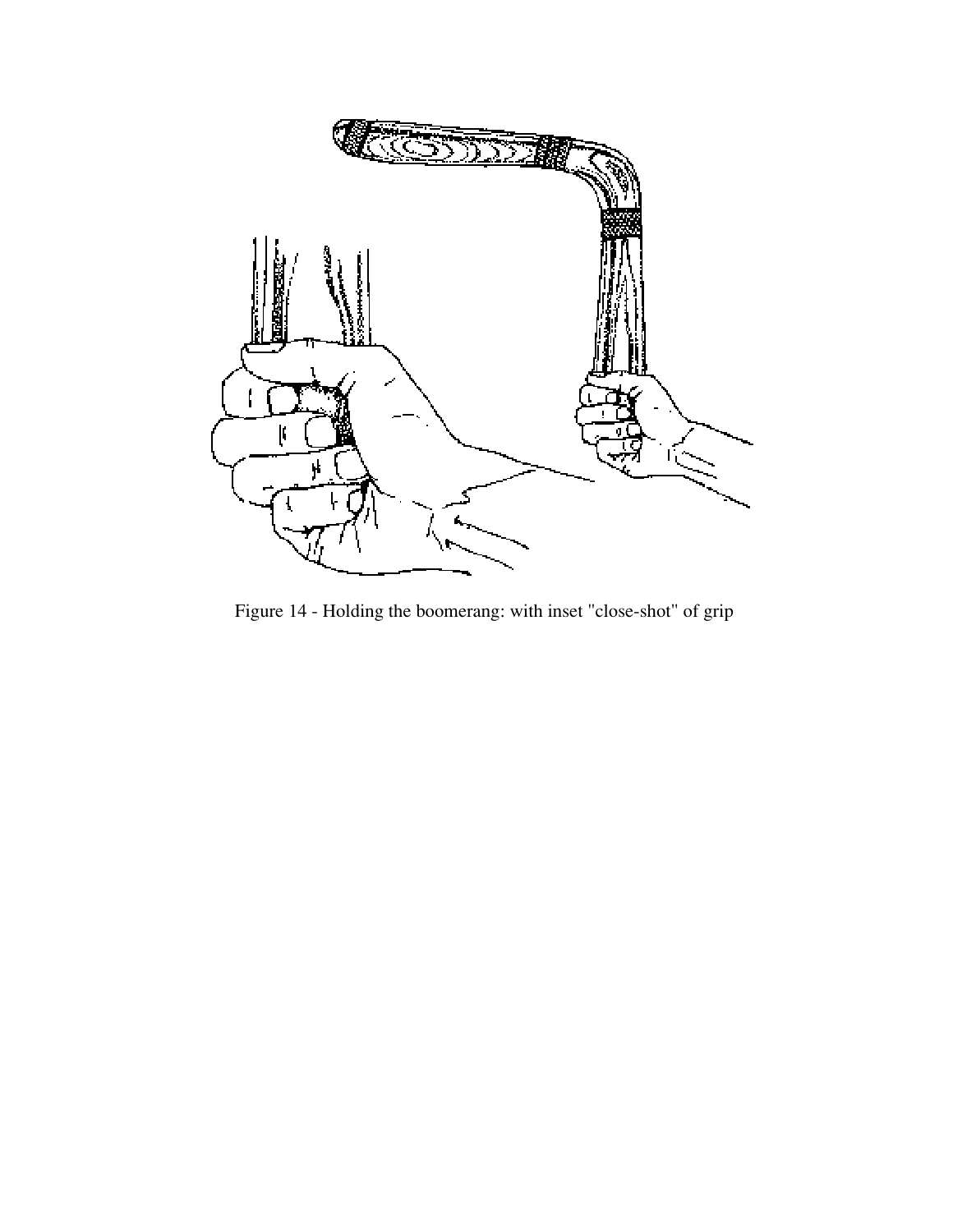When held correctly the thumb should be in a position across the blade no more than two inches from the blade tip. N.B. It is purely a matter of choice which end of the boomerang you hold, but it is most important to remember that the flat side must always be placed on the palm of the hand, with the shaped upper surface facing you.

#### **Standing position in relation to the wind**

The boomerang is always thrown against the wind. It will not return successfully if thrown down wind.



Standing position and wind direction

 $(Figner 15)$ 

Stand in a position facing the wind, then turn your body approximately 45° to the right. Fig. 15. Next, with feet comfortably apart, left foot slightly in front of the right, raise the boomerang over your right shoulder, keeping it (the boomerang) in a near vertical position. Bend backwards slightly at the waist, then bring your arm forward swiftly in a whip like movement and release the boomerang in front of your body (at a position just above shoulder height) by stopping the arm suddenly and opening the hand. The boomerang should be kept in a near vertical position during this forward movement. On no account should the boomerang be released from the hand in the horizontal plane with the palm facing upwards, otherwise it will climb rapidly, in the air and dive downwards in a vertical spin and possibly shatter on impact with the ground.

When thrown correctly, the boomerang should spin away vertically for approximately 20 yards gradually turn over on its back (the flat side) then climb away to the left in an anti clockwise circular movement and return, spinning in a horizontal position like the blades of a helicopter.

Don't try and spin the boomerang, or put too much force into the throw to begin with, but concentrate on releasing the boomerang at the correct angles. When you are getting a reasonably good flat return, a little more force can be used if necessary.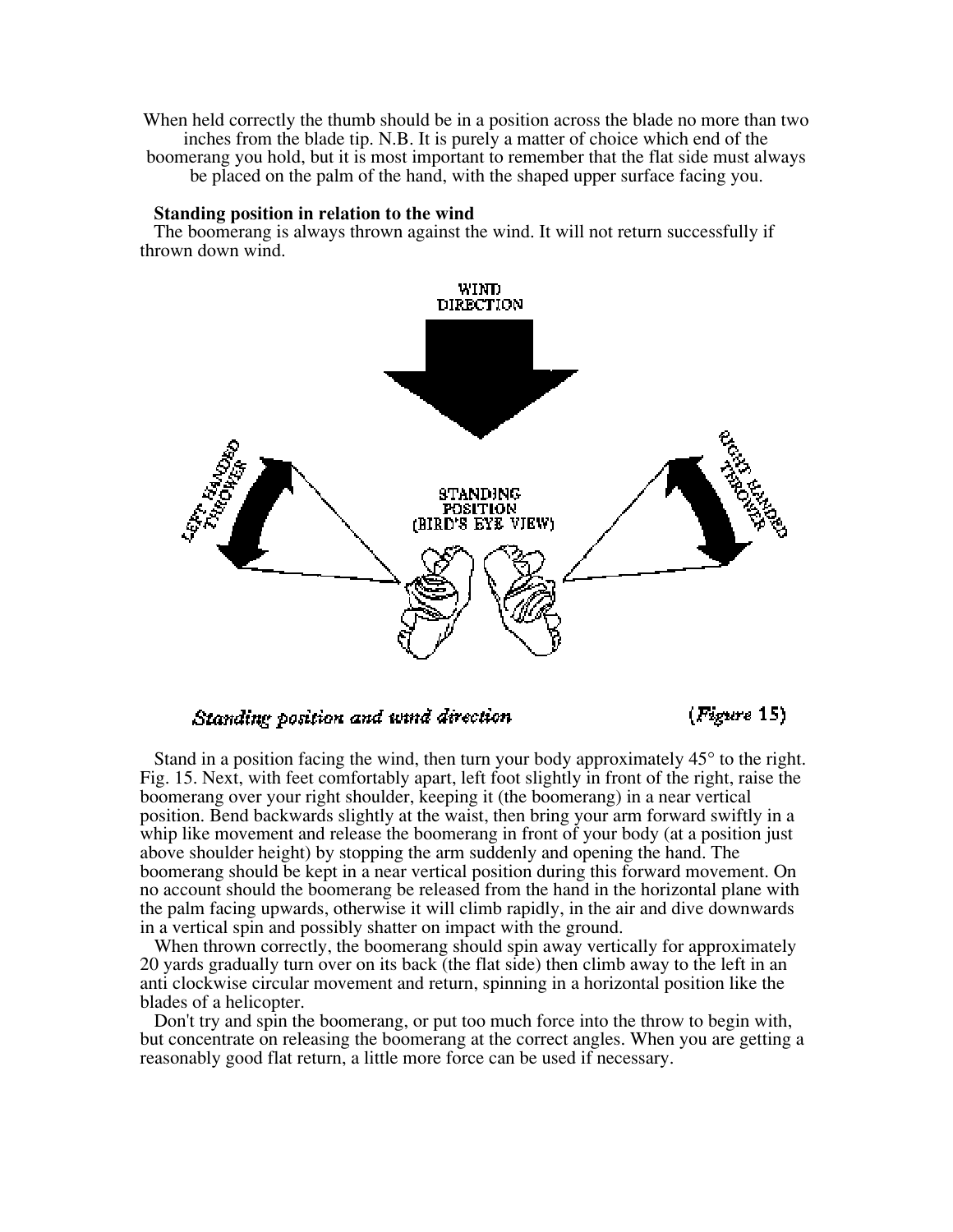If the boomerang lands consistantly in a position to your left on its return, then turn your body a little more to the right, i.e. away from the wind before the next throw. Should it land consistantly to your right. turn a little more into the wind, i.e. to your left.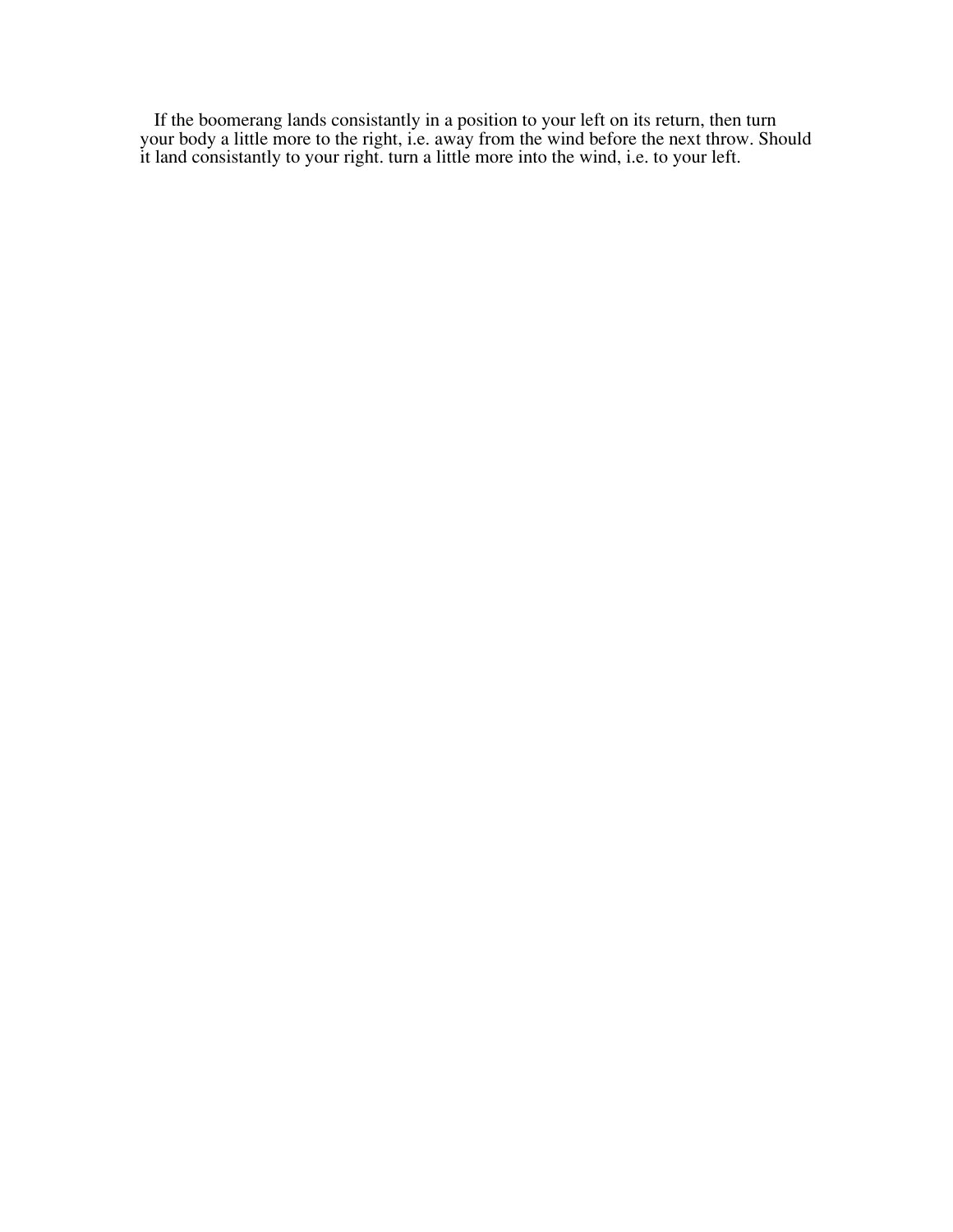

Throwing: action sequence

Take note of any slight changes in wind direction, as this will alter the boomerangs flight path and return position, which will require a change in your original standing position.

If the wind drops altogether, and you find your boomerang is not making a full return, but circling in front of you, give it a few more degrees of tilt to the right on the next throw. You may have to lean it over at an angle of almost  $45^{\circ}$  -  $50^{\circ}$ .

Should the boomerang land consistantly behind your throwing line on a calm day, try throwing with a little less force. If this doesn't correct the fault, throw it upwards at an angle of  $30^{\circ}$  -  $40^{\circ}$  releasing it more vertically (i.e. without any right hand tilt). This also applies when throwing in a fresh breeze, if the boomerang tends to land too far behind the throwing line.

As an aid to better throwing, it would be wise to keep a note of each boomerangs best throwing angles under differing weather conditions, particularly if you are using several at the same time for practice. No two boomerangs will fly on exactly the same flight path, unless they are skillfully trimmed, or the product of a mould or machine.

With practice, you will soon learn the art of throwing consistantly so that your boomerang makes an accurate return with each throw.

When you have reached this degree of skill (perhaps even before) you will then be ready to go on to the next chapter which deals with catching the boomerang.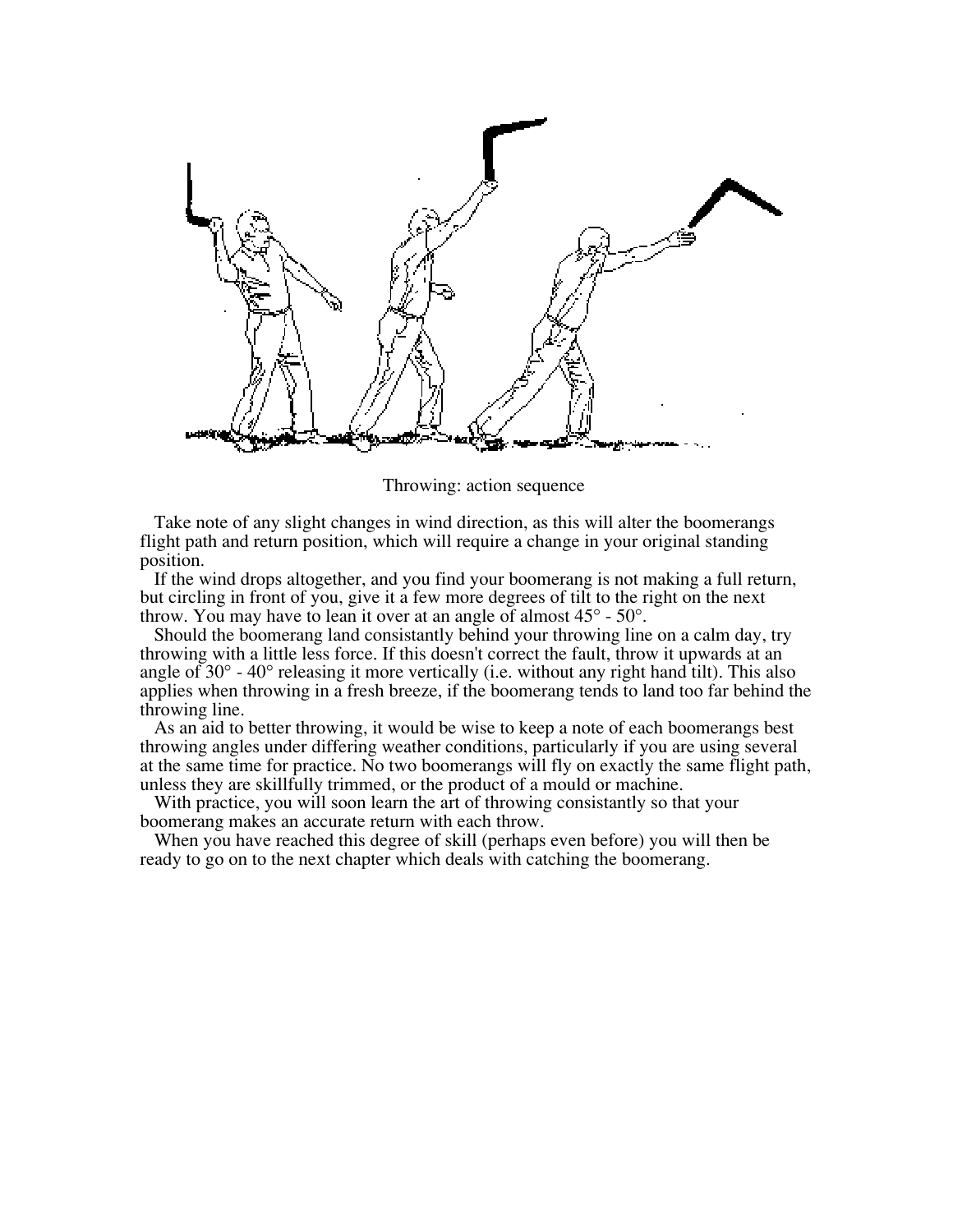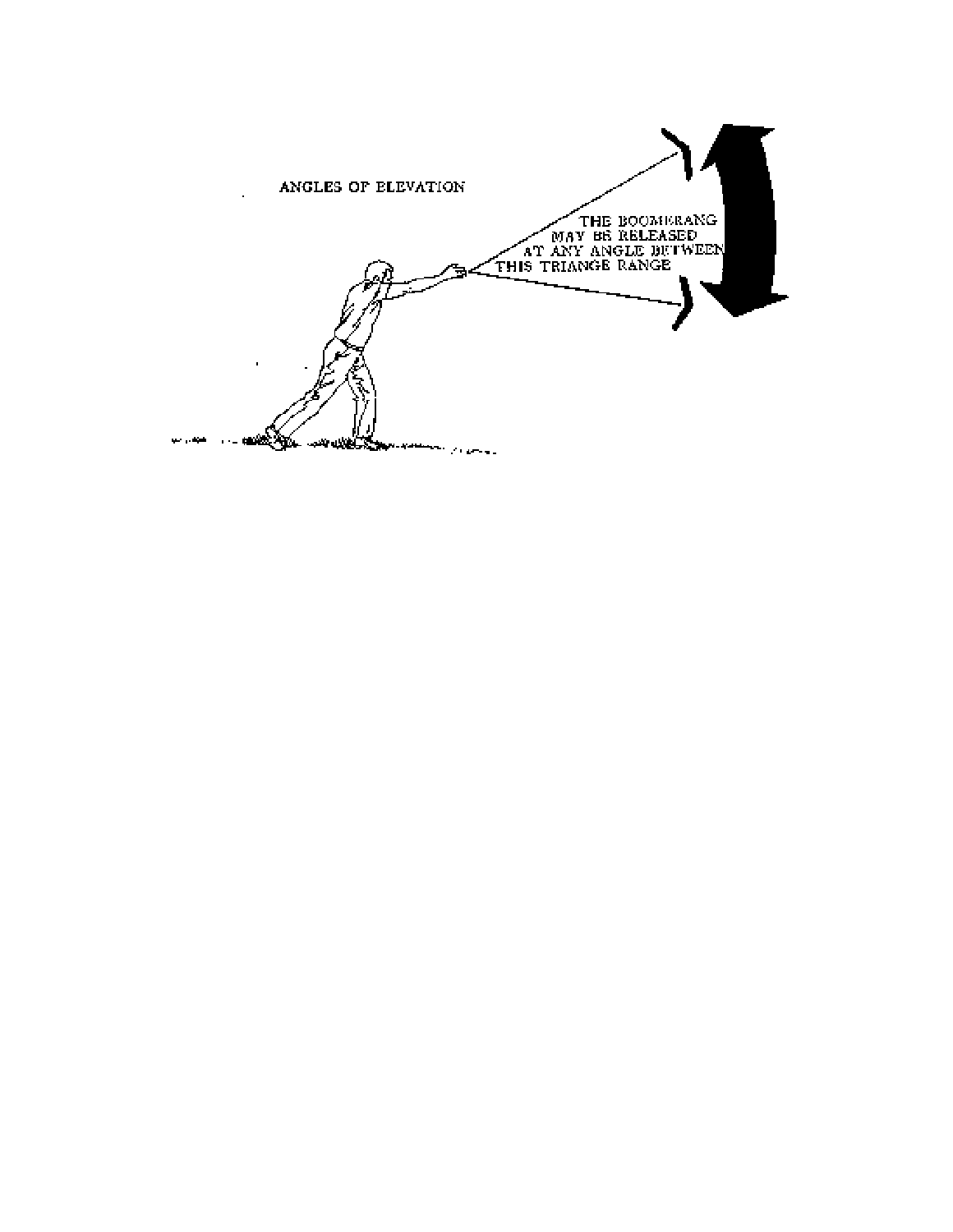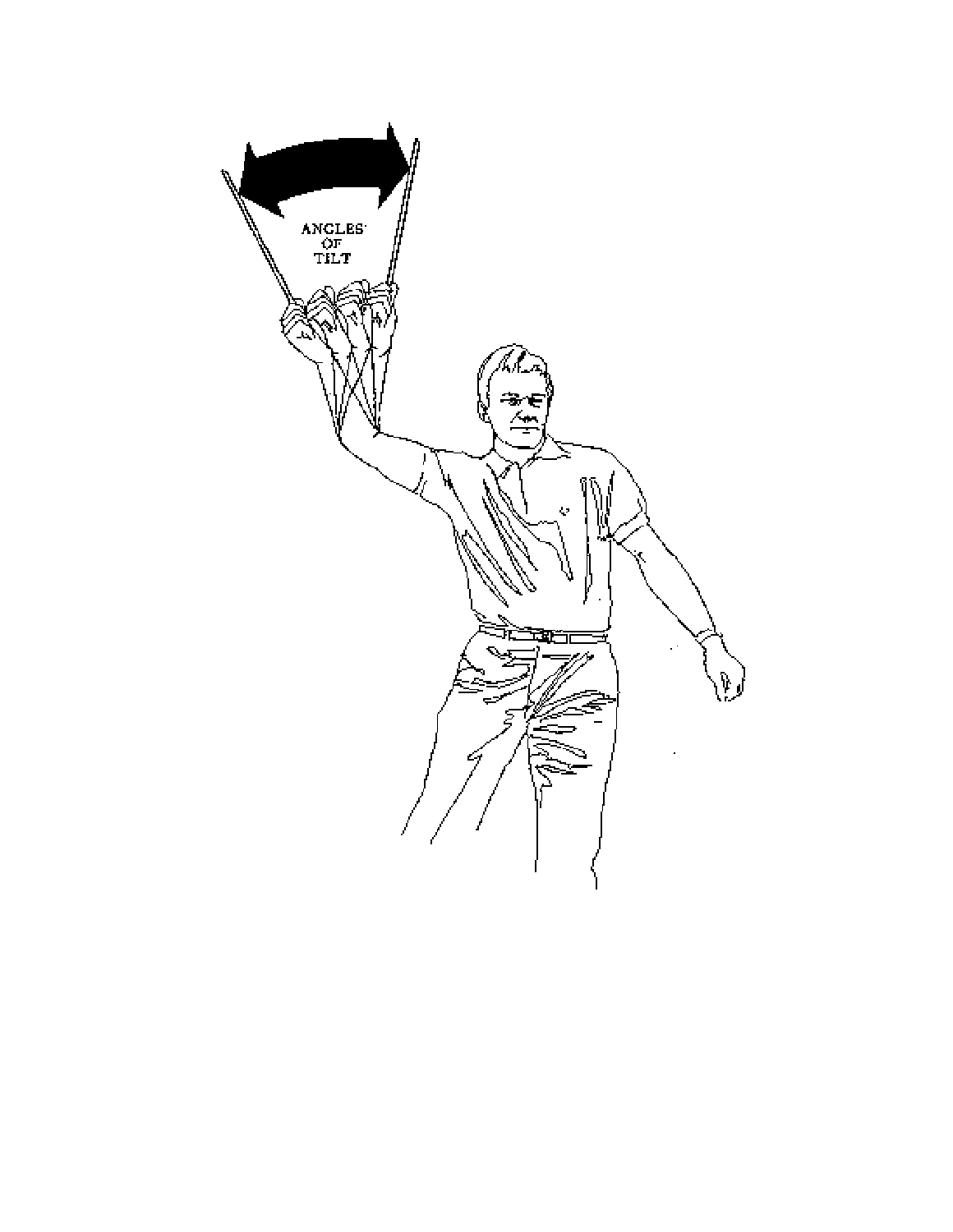#### **CHAPTER 5**

#### **How to Catch the Boomerang**

Having mastered the art of throwing a boomerang successfully, you will, no doubt, wish to learn how to catch it also.

Although the boomerang is fascinating to watch in flight, from a spectators point of view it must seem to be the ultimate in boomerang skills to see a thrower catch it on its return.

Not all boomerangs are easy to catch, particularly the large heavy models. However, I don't think you will have any difficulty with the three illustrated in Chapter 2. Of these, the "Gem." being the lighter model is ideal for catching practice.

#### **The two hand trap**

The simplest method of catching, and by far the most popular amongst boomerang throwers is by the two hand trap technique. This is not unlike the technique used by bricklayers when catching batches of bricks for stacking, by sandwiching them between their hands.

The first essential is to be in the right place at the right time. This should pose no great problem if your boomerang is making an accurate return. However, due to variables in wind direction, and slight errors in throwing angles, you may have to do a certain amount of running about when you start to practice catching your boomerang, which is great fun and good exercise.

To catch the boomerang, first make a few practice throws to determine the flight path and return height, then, as the boomerang flies in towards you. place your body in line with its flight path and when it has descended to approximately waist height, clap the spinning blades between the open palms of your hands. Fig. 16.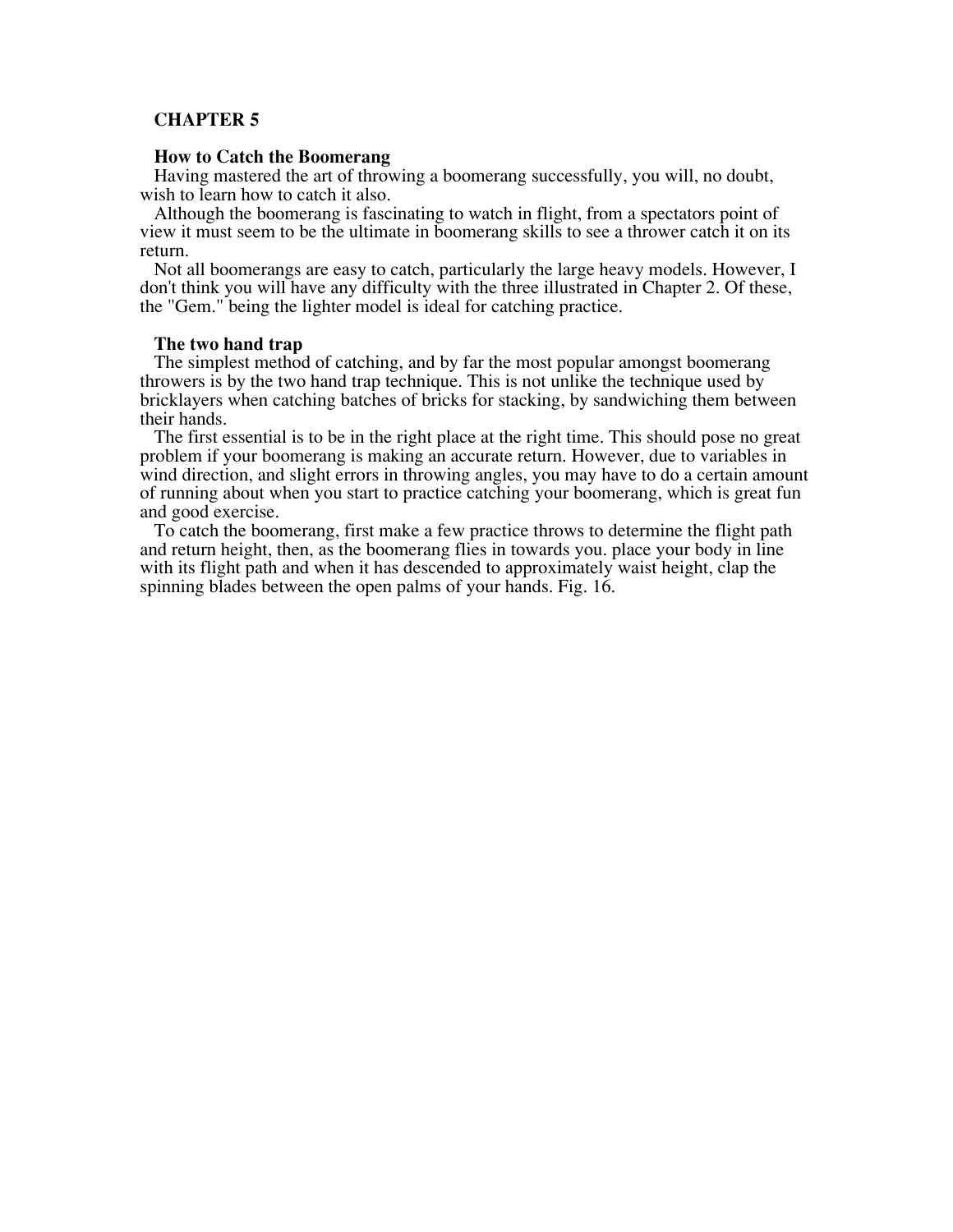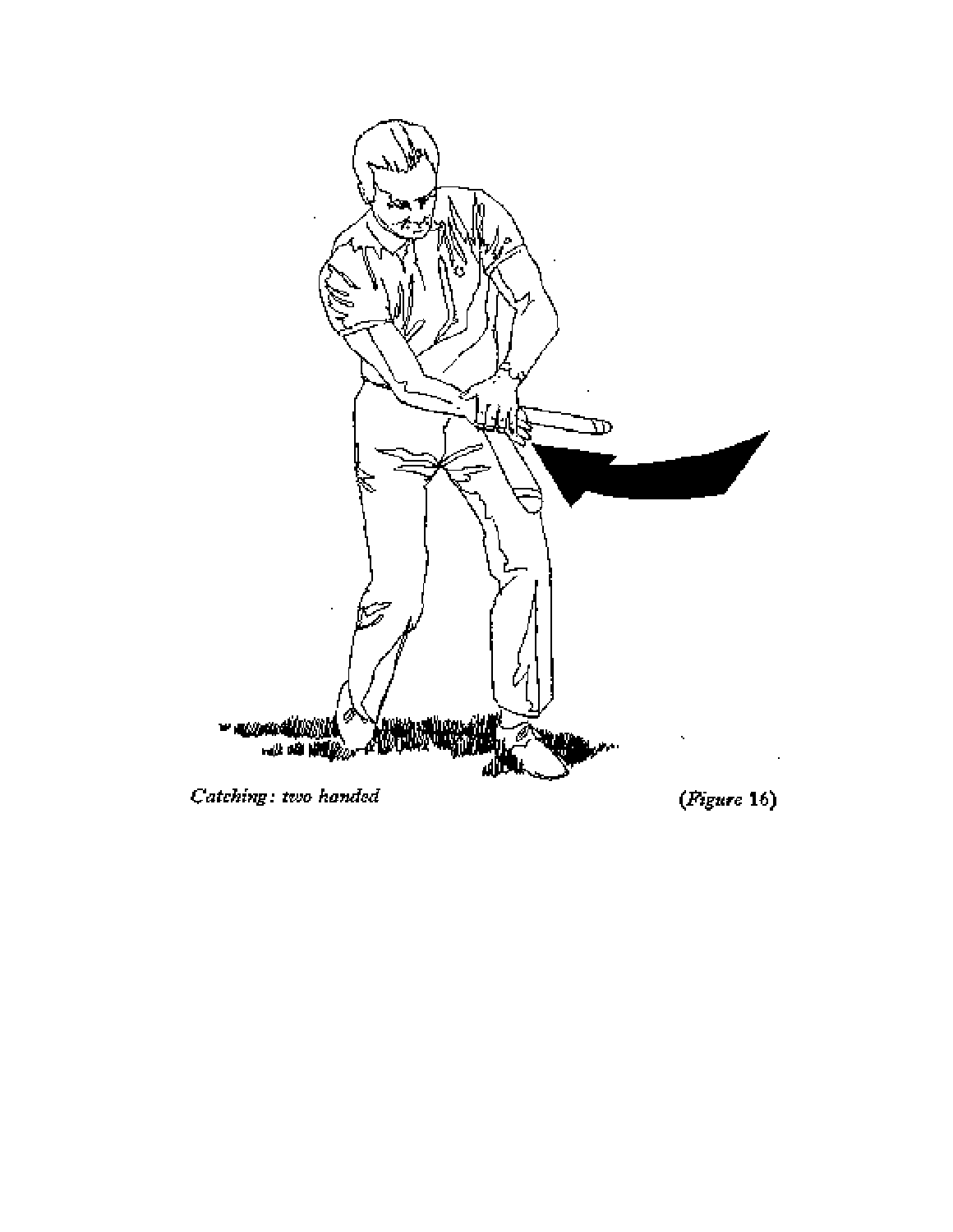You may find it necessary to make a few quick, backward steps in order to allow the boomerang to slow down, as it will, on occasions, be a few feet above your head and perhaps returning a little faster than expected.

Try and make the catch from waist height if possible, as this is, without a doubt, the safest position.

When making the catch, it will depend at which angle the boomerang is tilting whether you position your left hand over right or right over left before bringing the palms together.

#### **Catching one handed**

A slightly more difficult method of catching, is with one hand only, but this too can be mastered with practice.

If you watch a boomerang as it spins in the air. you will notice, what appears to be, a small circular "light window" in the centre of the boomerang. To make a one handed catch, simply grasp the boomerang inside this "window," with the fingers of the hand together and thumb outstretched, closing the thumb at the last moment. Fig. 17. Don't push your hand too far through the "window" otherwise you may rap your wrist or knuckles.

If the boomerang is not spinning too fast, try catching it by the blade tip.

In time you will master the art of catching with one and two hands, and furthermore, you will discover that, as the boomerang starts its initial turn in the air, you will be able to determine fairly accurately, by its speed and height, where it is going to land, and thus have a few seconds in which to position yourself for the catch.



#### Catching: one handed

(Figure 17)

Don't be frightened by the spinning boomerang, it wont chop your fingers off! And above all. don't get frustrated if you keep on missing the catch, even the experts have their "off days !"

Remember, "practice makes perfect," and after a while, you will feel a sense of pride when you can catch a boomerang consistantly without moving more than a few paces from your throwing mark.

It would be advisable to wear leather gloves when you first start catching practice. These may be discarded when you feel confident enough to catch without them.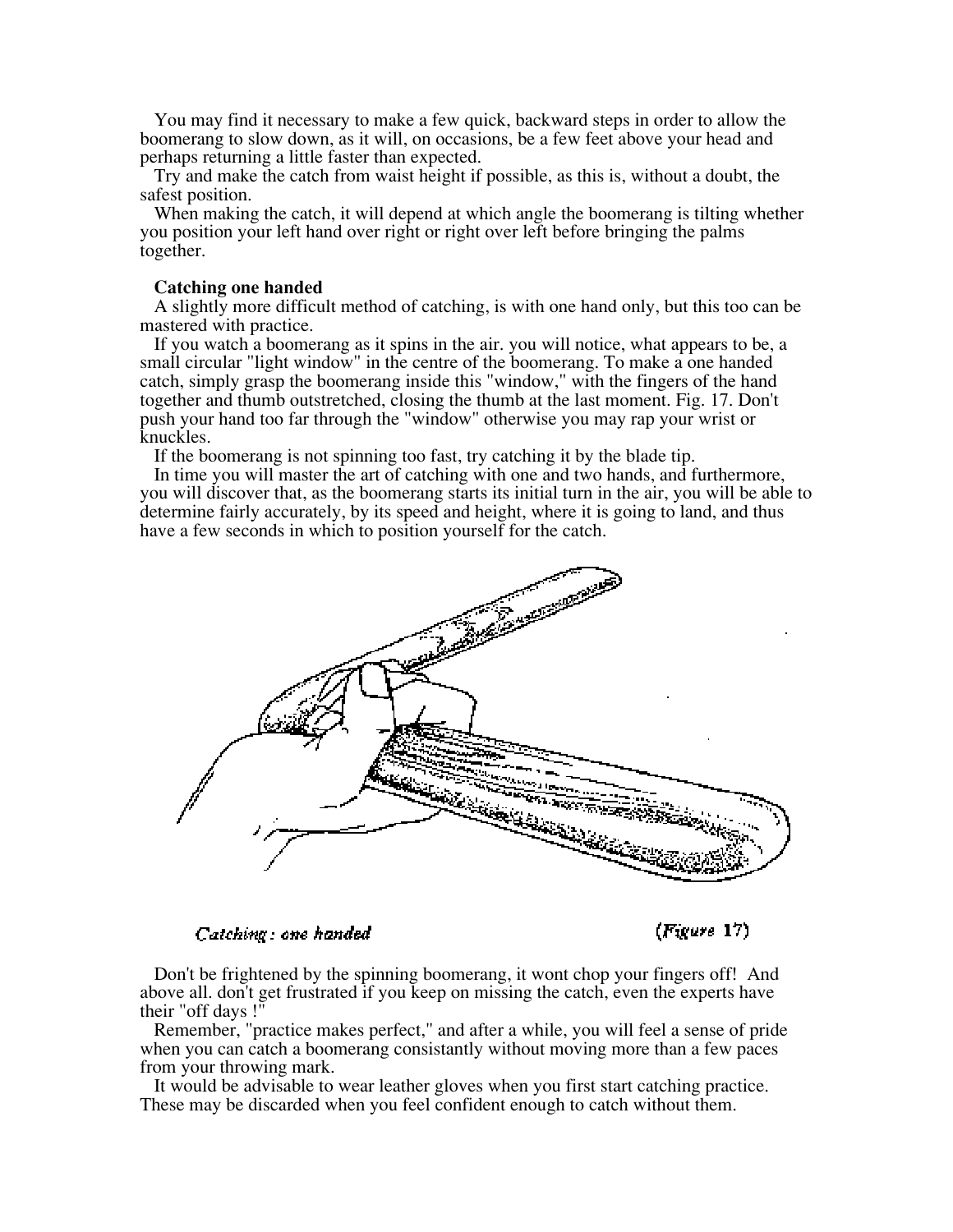#### **CHAPTER 6**

### **A four bladed "Boomerang" and cardboard "Spinner"**

A simple four bladed "boomerang" which a child would have no difficulty in making ,can be fashioned in a few seconds by joining together two ordinary school rulers. This novel boomerang can be thrown either right or left handed, and as its outward range is limited to a little over 12 yards in distance, it can be thrown quite safely in a restricted area.

To make this four blader, take two 12 inch wooden or plastic rulers, and place them one on top of the other, bevel side up, to form a cross as shown in Fig. 18. Join them both together at the centre with a strong elastic band, or strip of adhesive tape, and you have a Four Bladed Boomerang.



Boomerang: made with two wooden rulers

 $(Figure 18)$ 

This is thrown in exactly the same way as the conventional boomerang, i.e. with the flat side on the palm of the hand and bevel side towards you. etc.

Incidently. a boomerang form in the shape of a cross was often made by the aborigines from two pieces of wood, roughly shaped and joined together with vegetable fibre or leather thongs. One such model was on display amongst the boomerang exhibits at the British Museum.

It is believed that this simple type of boomerang was made by the aborigines for the young boys of the tribe, to teach them, at an early age, the art of throwing the hunting boomerang.

#### **The Cardboard Spinner**

Another four bladed novelty which is simple to make, and can be thrown quite safely indoors is the cardboard spinner boomerang.

This is made from a piece of thin cardboard to the shape and size shown in Fig. 19a. This would be an ideal pastime for the children to make and throw indoors on a rainy day, and even adults would be fascinated with one of these, especially the exhausted

executive with nothing to do for an hour or two! I know one man who spends hours throwing one round the office filing cabinet, trying to get it to land on his blotting pad. To launch this little novelty, hold one blade tip between finger and thumb as illustrated in Fig. 19c, and give it a gentle flick forwards releasing it on a plane parallel with the

ground. It will then spin away in a circle of 8 - 10 feet in diameter and can be caught quite easily on the palm of the hand or through the hole in its centre on the end of a pencil.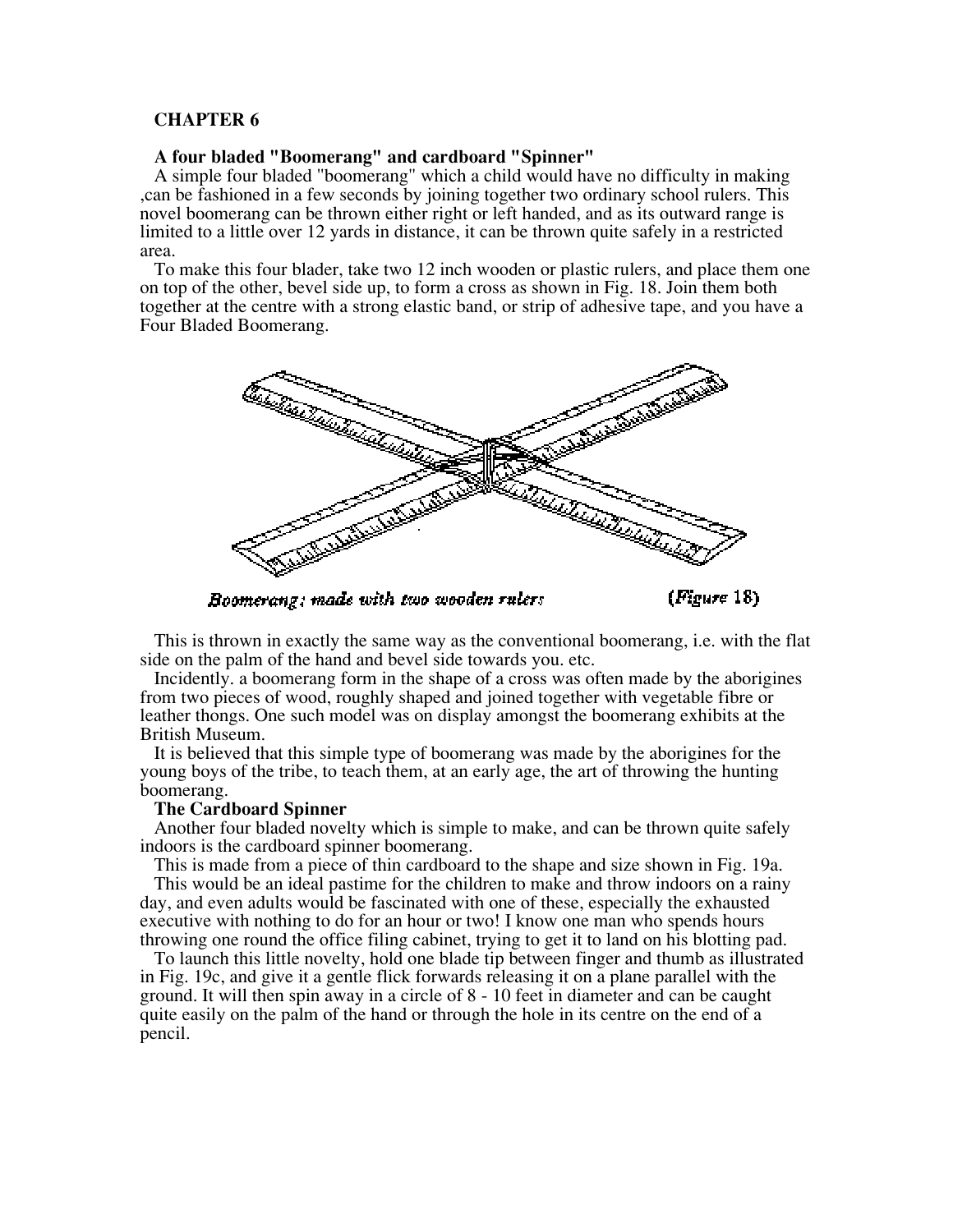If necessary, its range can be increased by simply attaching a small paper clip to each blade tip.

To reduce its range "dish" the blades, by bending upwards slightly.

If it strikes the ceiling when thrown, try launching from a seated position or else. throw with a little less force. Please be careful of the china figures on the shelf !



**Fig. 19a** 

Plans of cardboard spinners and throwing grip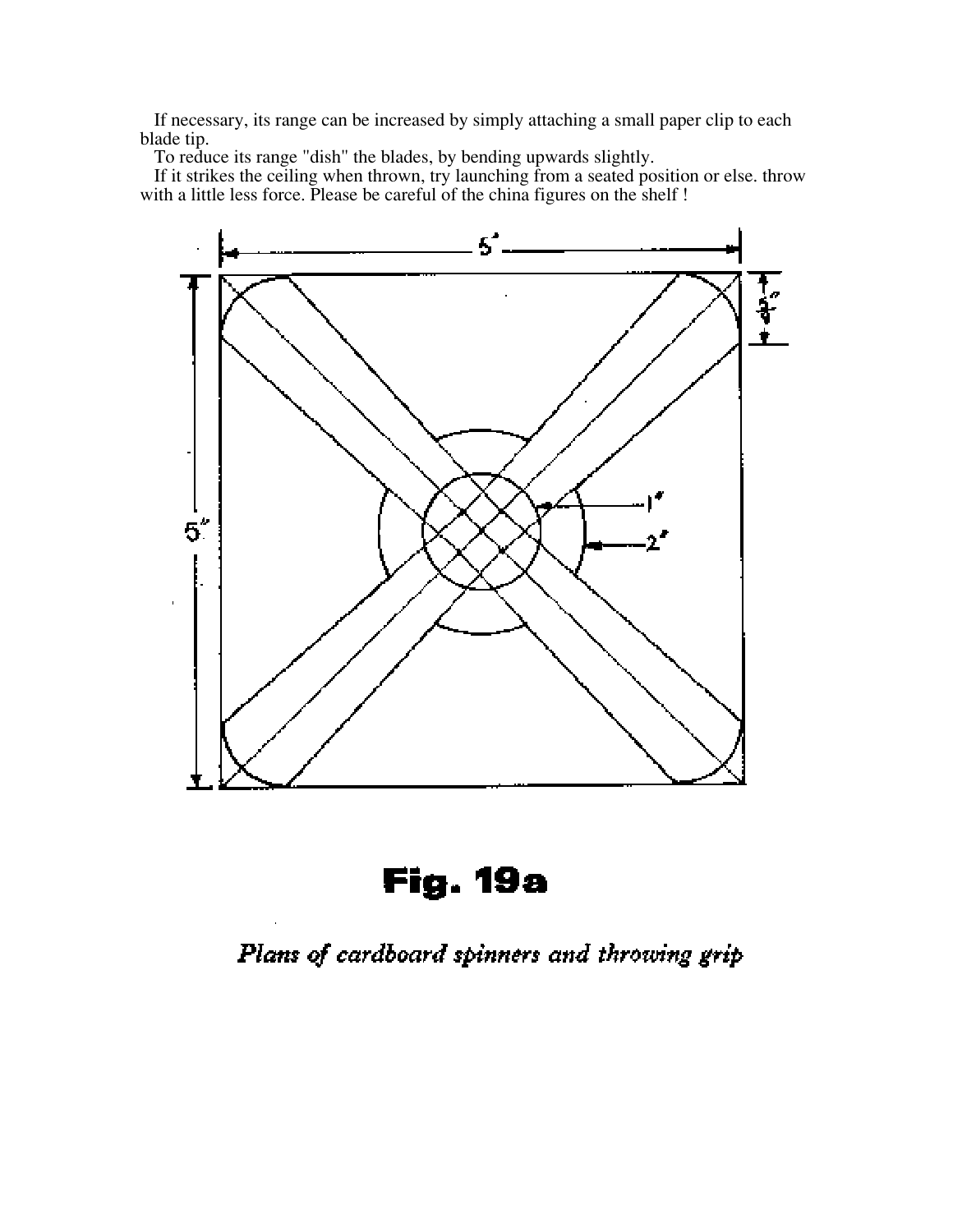

# **Fig. 19b**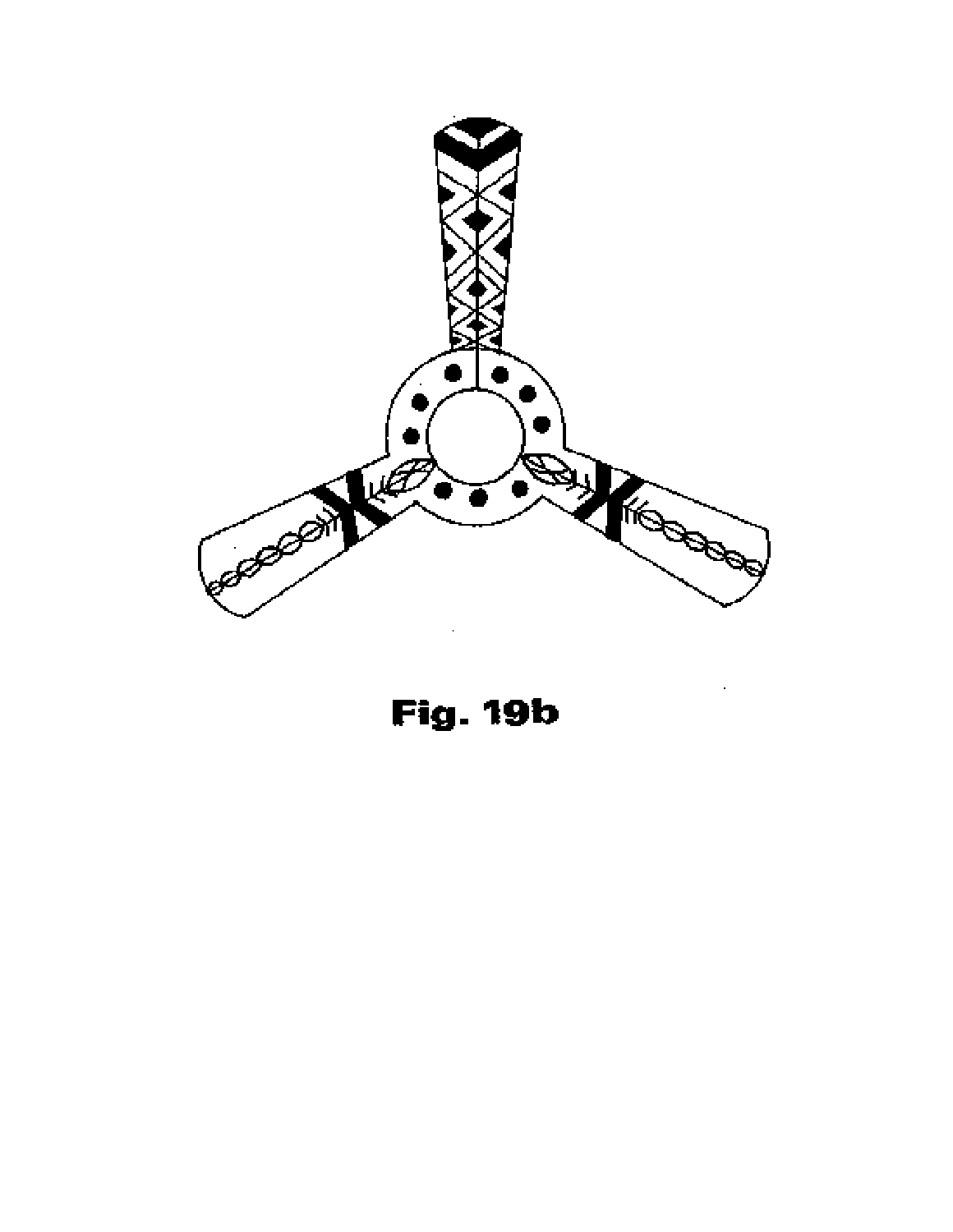

N.B. By using thick mounting board, plastic sheet or. thin plywood, larger models of the spinner may be made for throwing outdoors on a calm day. If the material used is over  $\frac{1}{8}$  inch thick, it will be necessary to round off the top edges of the blades to allow free passage through the air.

An alternative three bladed spinner is shown in Fig. 19b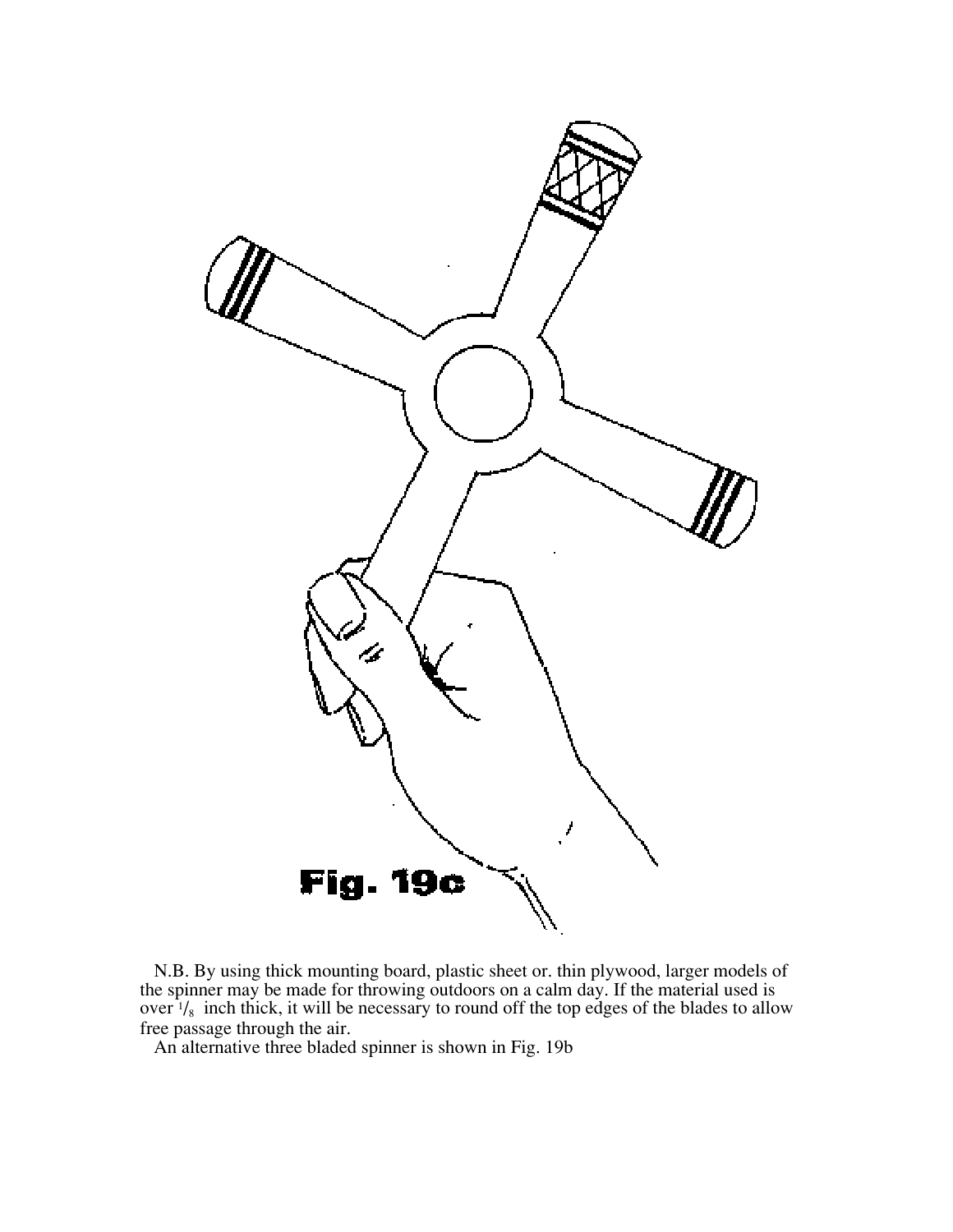#### **CHAPTER 7**

#### **Distance Boomerangs and how to make them**

In the past so many contradictory articles have been published regarding the distance an aborigine could throw a returning boomerang, that the reader has the utmost difficulty in separating fact from fiction.

The majority of these articles appeared in a variety of publications before the turn of the century, and were supposedly from eyewitness accounts by early explorers of Australia.

It would appear from many reports that the observer was blessed with a vivid imagination. and not adverse to a great deal of colourful exageration.

One eye witness reports to have seen an aborigine throw his returning boomerang nearly 200 yards and then waited several minutes for its return "Whereupon it suddenly appeared and landed with a thud, burying itself deeply into the hard ground a few paces from the thrower." A highly dangerous practice, I would say.

Others have attributed to the boomerang almost supernatural powers by stating to have seen them "Climb heavenwards to a height of several hundred feet and circle freely about the sky as if unwilling to return to earth" and then, miraculously . . . "drop at the throwers feet."

Now these accounts of a boomerangs performance in the hands of the aborigine would make exciting reading were they to be written for a school boys comic or novel, but unfortunately, (with all due respects to the aborigines skill) they are not altogether true.

In the opinion of many other more serious enthusiasts of the boomerang who have spent years living amongst the aborigines and learning their culture and various skills. The more accurate and less romantic accounts of the returning boomerangs true performance, both in distance and flight duration have recorded it as having an average outward range of 40 yards, with duration of flight averaging 10 seconds.

From my own limited experience and observations, these latter figures are much more realistic.

It is possible that some of the earlier observers have somehow confused the returning boomerangs performance with that of the non-returning hunting boomerangs which I understand, could be thrown to greater distances, by throwing them, as the aborigines did, across, and slightly down wind.

If on the other hand, the writer was referring to the overall flight distance of the returning boomerang, as being nearly 200 yards (and not the distance it travelled outwards) then this would have been a very fair estimate for a boomerang, travelling as it does, on a near circular orbit, particularly if the boomerang in question had performed a series of "pendulum swings" or possibly, as some do, a second smaller circle, before returning to the thrower.

However, this explanation doesn't answer the question of the long flight durations which one eyewitness recorded in minutes.

Possibly, from the point of view of someone observing for the first time a boomerang in flight it would appear to be airborne for a long time, performing its various manoeuvres in the air, but this is only a "mental time illusion" and the observer would probably be surprised to learn that he had just witnessed a flight which could be timed in seconds only.

Some of my own long distance boomerangs, which have a flight path of approximately 300 yards, have been consistantly timed in flight at only 10 - 12 seconds from the moment they leave the hand to the time they return back to the throwing mark.

#### **Making boomerangs for distance throwing**

Almost all the boomerangs available commercially are of the type which have an outward range of between 15 and 35 yards. It is rare to find one that will exceed the latter distance by more than a dozen yards. These could be described as "short distance models'' as also could the "Gem," "Sycamore" and "Traditional", which appear in Chapter 2.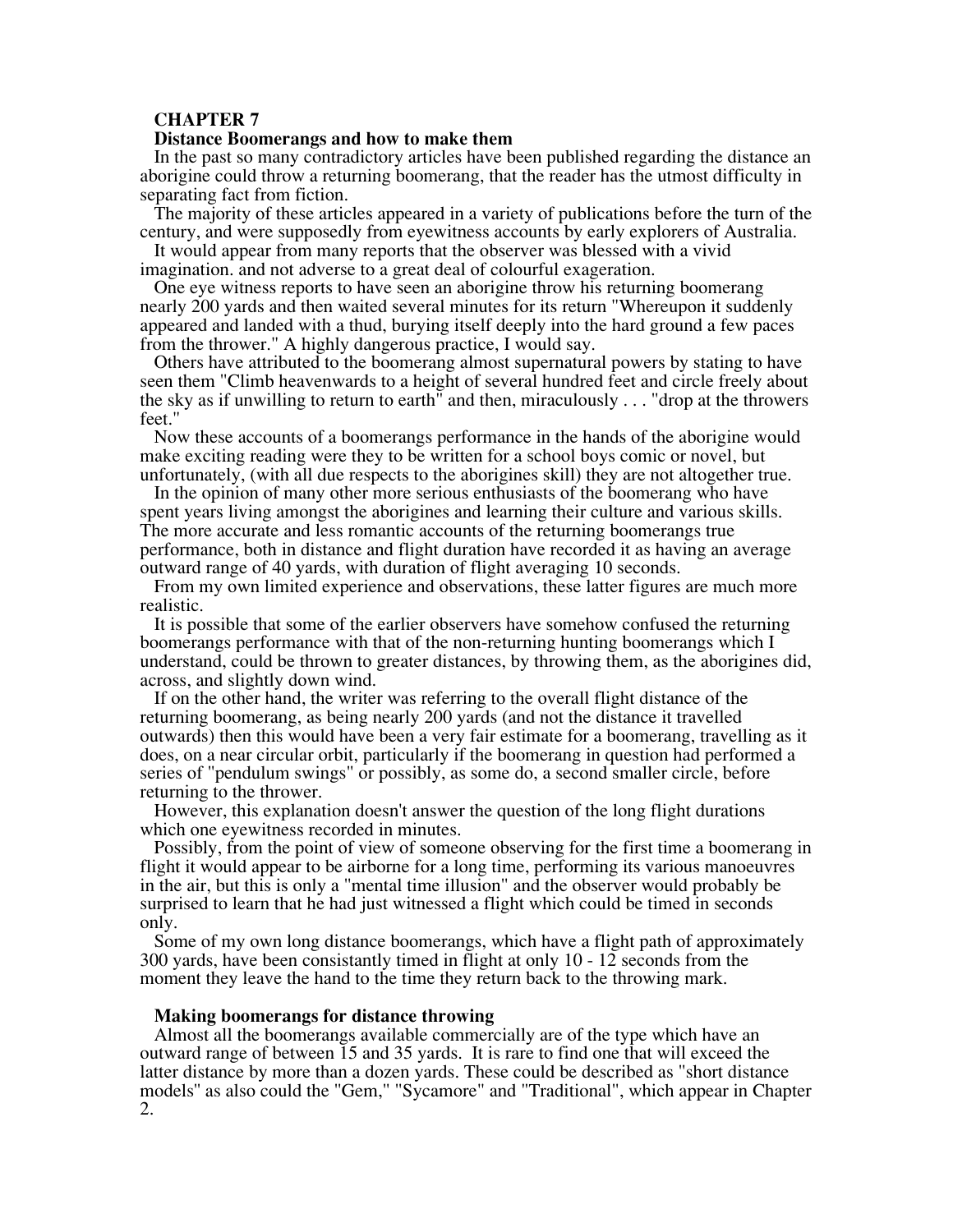There are many present day claims for long distance throws of up to 100 yards, but it would seem that the type of boomerang used was of a design and weight not available commercially, and further more, on closer investigation many of these 100 yard claims were for outward distance only with only partial return. With this fact in mind, I have included this final chapter for the benefit of the enthusiast who is interested in making long distance models, capable of reaching 100 yards or more and which will return completely back to the throwing mark. I have personally proved this by making a world record throw of 108 yards. This distance was achieved in the presence of official witnesses at the Littlehampton Sports Field in Sussex, on 17th June, 1972. Details and a flight plan of this record throw are shown on the inside back cover. The throw is also featured in the Guinness Book of Records.

The boomerang used for this throw was a large birch ply "Gem" shaped model, ballasted with several small metal weights (a technique which I discovered after several months of experimental work, the details of which have never before been published). Fig. 20.



Figure 20 - The World Record Boomerang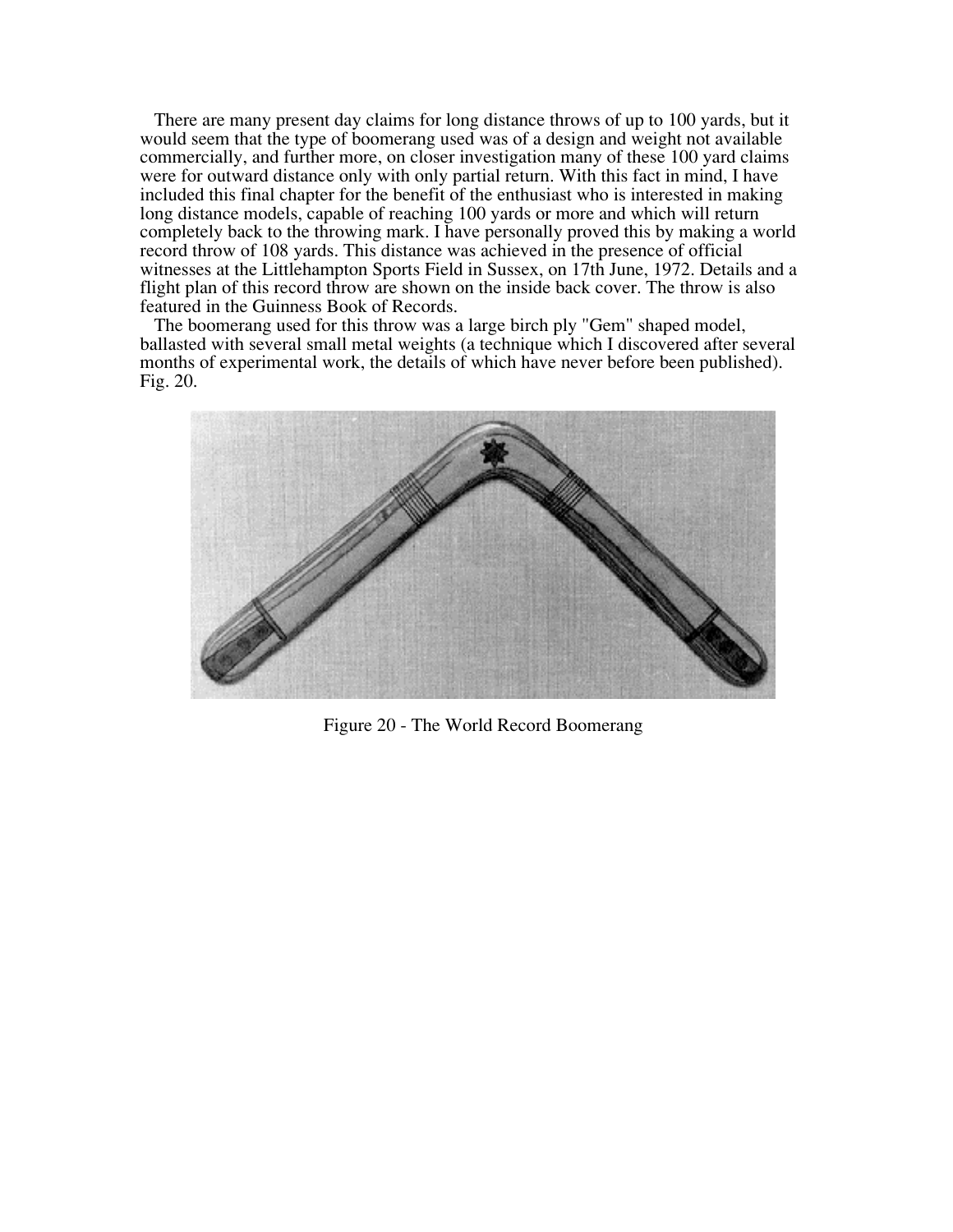#### **My first distance attempts**

When I first started to make boomerangs a few years ago, using birch ply as a basic material, I had difficulty in reaching distances in excess of 40 yards.

I did however, manage to improve this range by making much heavier models from alloy and fibre glass, but these were more difficult to shape and furthermore. required a great deal of physical effort to throw successfully.

I then hit upon the idea of ballasting my original birch ply models with small metal weights in an endeavour to increase their distance potential without appreciably increasing their overall weight in the hand.

My initial experiments with ballast were carried out, by simply strapping thin discs of lead to the blades of the boomerang, by means of adhesive tape, moving the discs to various positions after each throw, and noting down their effect on the boomerangs flight.

I was quite amazed after a short time, to discover that it only required a small amount of ballast, set at the right position on the blades, to improve the boomerangs outward range by over 50 per cent, without affecting its return ability.

After more tests, and using heavier weights, I found the best possible position for ballasting, was at a point on the blades, approximately one inch from the tips and a small amount set at the "elbow" to give a more horizontal return. See Fig. 21 a.

The amount of lead ballast which I used, depended on the original weight of the unballasted boomerang, but generally. an amount of ballast equal in total weight to a quarter of the weight of the boomerang was sufficient to more than double the boomerangs outward distance.

The boomerang I used for my world record. weighed six ounces before ballasting. To this I added just a fraction over two ounces of lead. which was divided into two equal amounts, and set permanently into the blade tips. To do this. I formed the lead into cylinder shaped plugs, each measuring  $1/2$  inch in diameter, drilled holes in both blade tips and then gently tapped the plugs into position until they were flush with the surface of the boomerang. This was a simple operation and is the method I now use to ballast most of my distance boomerangs. See Fig. 21b.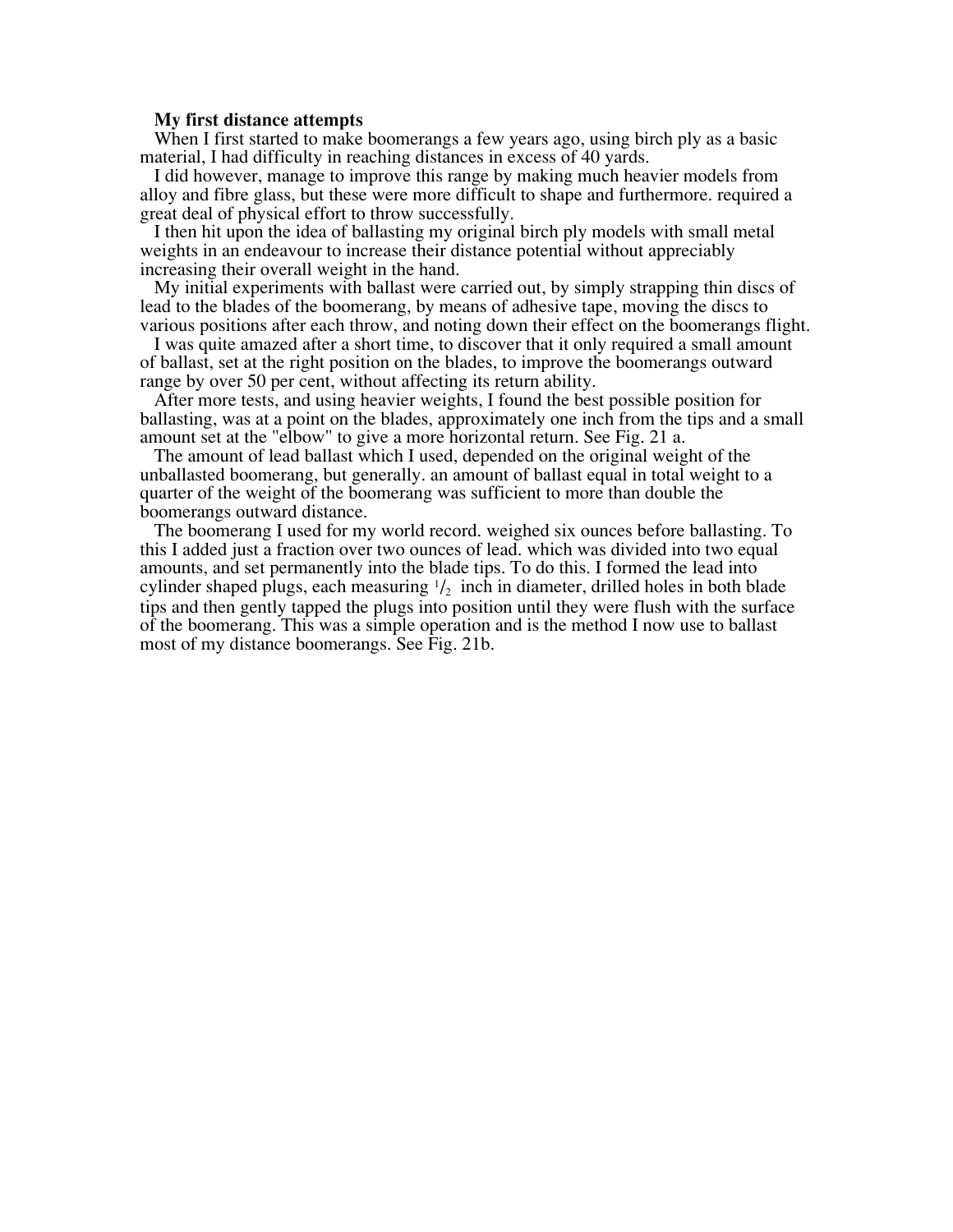

The question now arises. How much ballast should be added to a boomerang in order to gain the maximum distance, without affecting its return qualities?

The answer to this question is. to a certain extent, a matter of trial and error. Heavy boomerangs wont require as much ballast as lighter models of the same shape. However, as a simple guide, a weight of ballast equal to one third of the boomerangs original weight, should not be exceeded otherwise the boomerang will be "overweight" and will not return successfully, unless thrown in a very strong wind, which in any case will reduce its outward distance and thus defeat the object of ballasting in the first place. Furthermore, should you get the boomerang back, it will probably have climbed high in the air and return on a steep downward flight path, which is both dangerous and undesirable.

Another question now comes to mind regarding the shape of boomerang best suited to ballasting, (some shapes are more successful than others).

I have always found that the most successful results are achieved with ballasted models of the "Gem'' and "Sycamore" and other boomerangs with parallel blades.

I have never had a great deal of success with weighted versions of the ''Traditional" shape. Perhaps there are aerodynamic reasons for this. However, like the aborigine, bless him, I am blissfully ignorant of the reasons a boomerang will perform in a certain way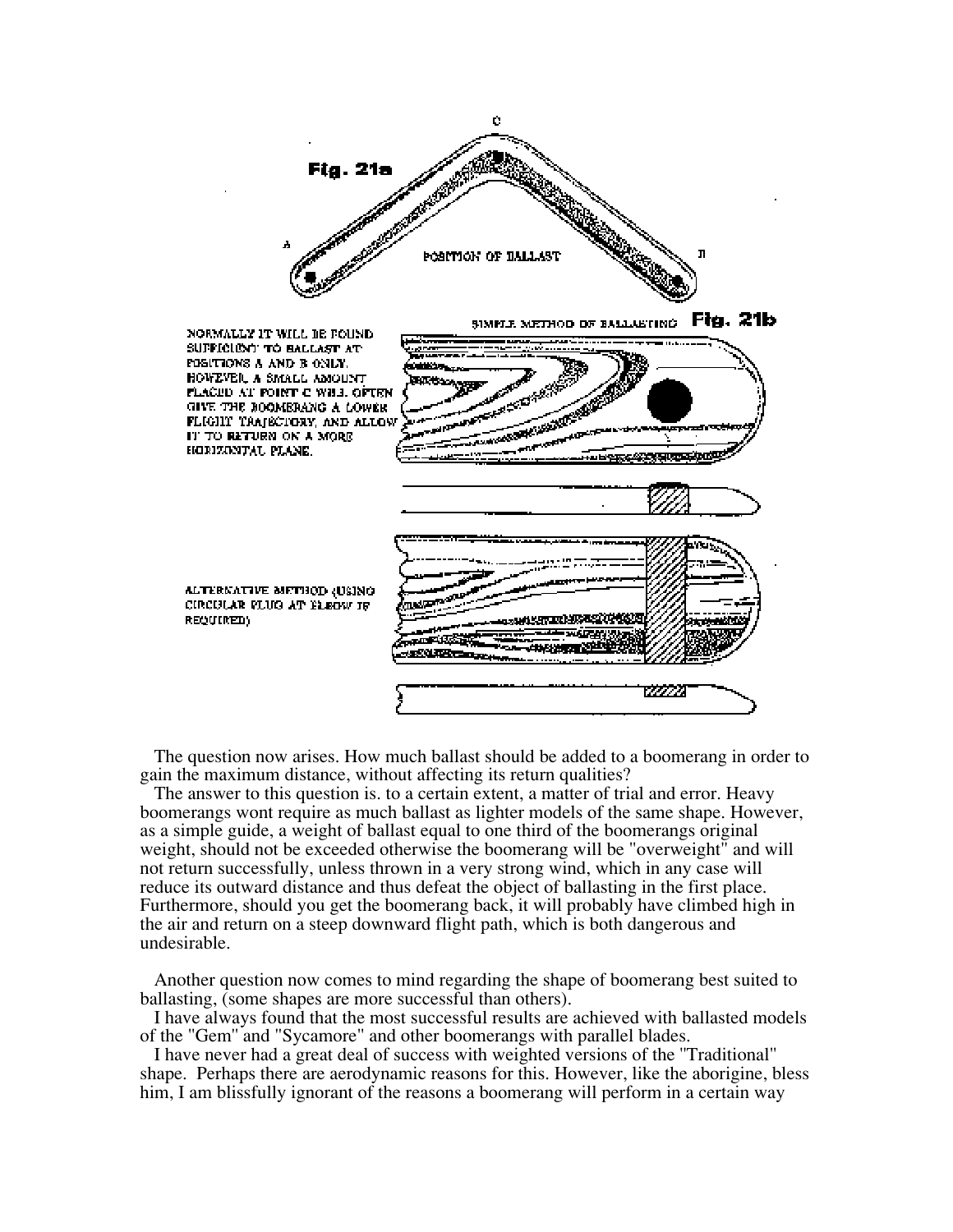when changes are made to its balance, shape, section and size (of which there are dozens of combinations). Nevertheless, by trial and error, I have gained a useful working knowledge which has enabled me to make successful returning boomerangs in numerous shapes and sizes. Furthermore, I have also discovered a method of increasing a boomerang's range by weight ballasting and am more than pleased to be able to pass on this knowledge to other interested enthusiasts. I am also fully confident that the reader of this modest little book will not only be in a position to make and throw his own boomerangs successfully, but will no doubt be able to improve on my own humble achievements.

Good luck to you all, good throwing and many happy returns !



Diagram of World Record Distance Throw by Herb Smith acieved at the Littlehampton Sports Field on June 17th, 1972.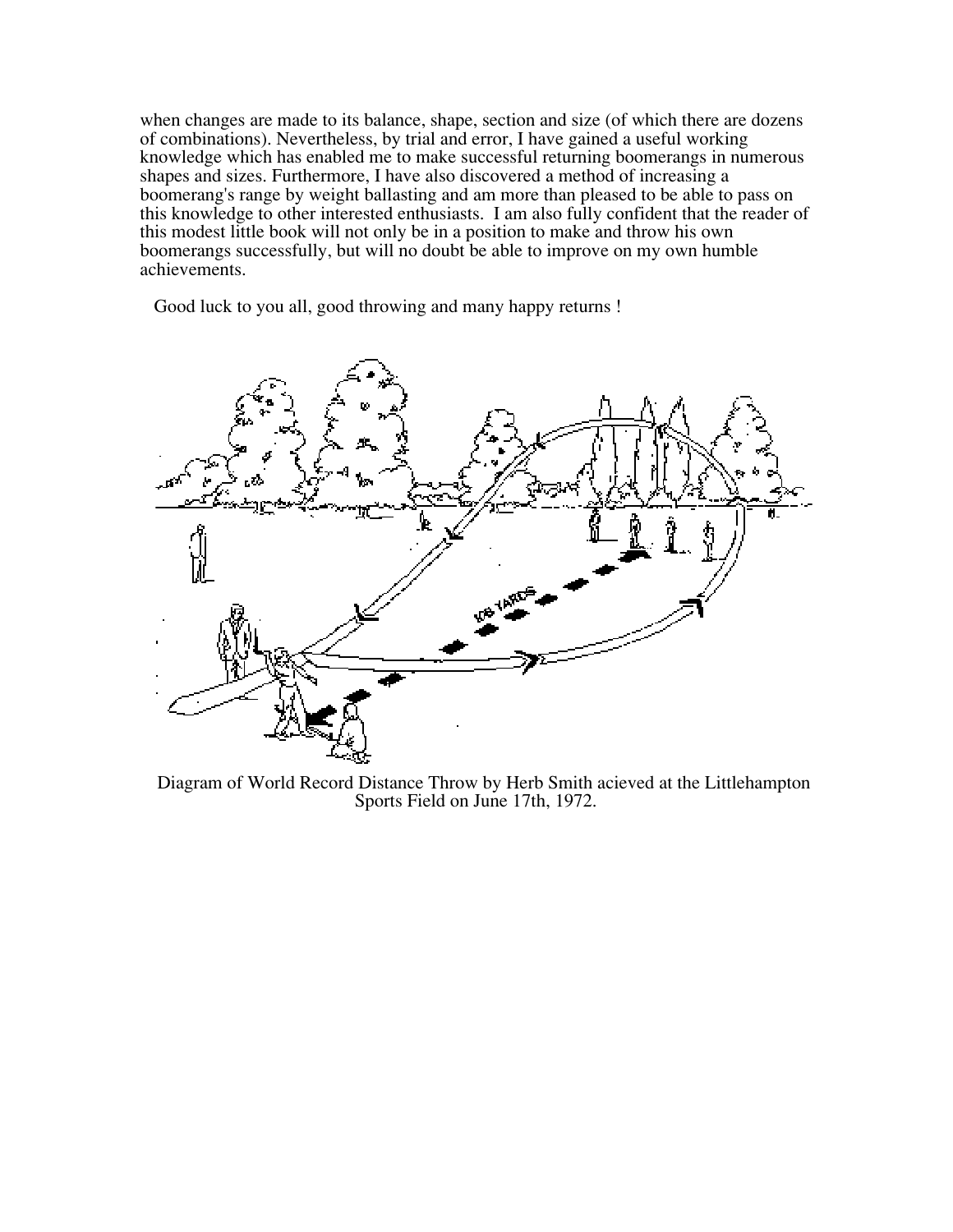